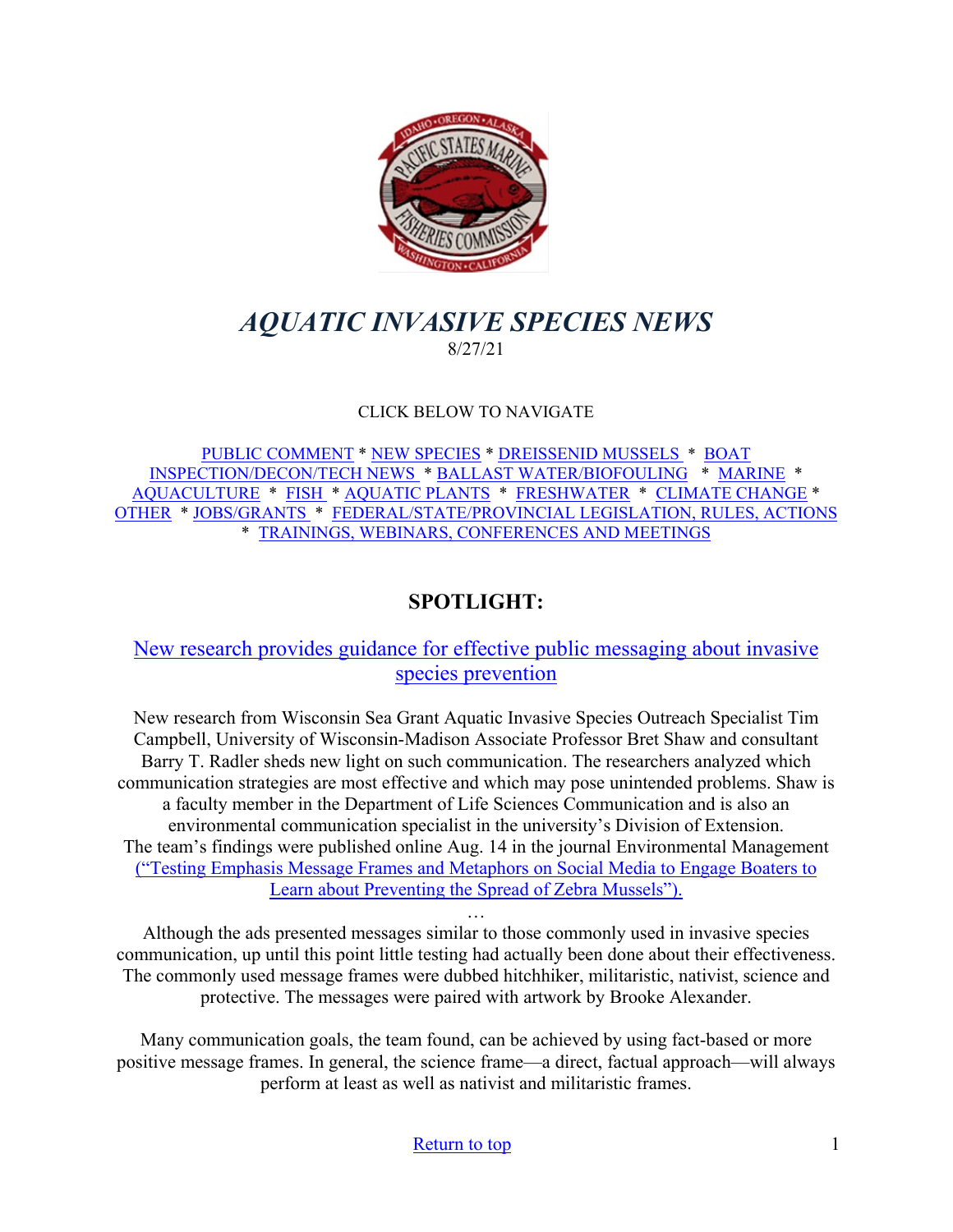Said Campbell, "This work provides real-world results that can help those working with invasive species achieve their desired communication results, while avoiding possible unintended consequences from their messaging." For example, nativist message framing (e.g., "alien," "exotic") can have unwanted xenophobic connotations while also not performing better than other frames on any tested metric.

Similarly, militaristic framing (such as stating we are "at war" with invasive species) can create potentially unhealthy relationships with nature and misguided views on how to manage invasive species.

Shaw noted that the metrics tested for the Facebook ads included cost-per-click, shares and comments. As he explained, "Many scholars and AIS professionals have debated the use of nativist or militaristic language in prevention campaigns, since many of them find that language to be fraught with unwanted implications. Based on our research, we recommend that outreach professionals skip those nativist and militaristic frames and focus instead on clearly communicated science."

…

The team's [journal article may be read online.](https://link.springer.com/epdf/10.1007/s00267-021-01506-6?sharing_token=ovX2mpOZEvxd6J5kioABzPe4RwlQNchNByi7wbcMAY4ulKWjT5Zyp24UVdJdHmzGqwpXQmqlFj5BgXXV7ypmZoWFfq-f-sKrMlRnoOvyVy33Wj40uD4PyiuM6J-6L27XwJMRPXlDh1ahzcv87oWidryJ74RKkDyU1MF4Z2EXK04%3D) The research was supported by Wisconsin Sea Grant and the University of Wisconsin-Madison Division of Extension.

# **PUBLIC COMMENT**

## <span id="page-1-0"></span>[Agencies Seek Public Input on Aquaculture Regulatory Efficiency and Science](https://www.fisheries.noaa.gov/action/agencies-seek-public-input-aquaculture-regulatory-efficiency-and-science-planning-task-force?utm_medium=email&utm_source=govdelivery)  [Planning Task Force draft strategic plans](https://www.fisheries.noaa.gov/action/agencies-seek-public-input-aquaculture-regulatory-efficiency-and-science-planning-task-force?utm_medium=email&utm_source=govdelivery) **[Notice](https://www.fisheries.noaa.gov/action/agencies-seek-public-input-aquaculture-regulatory-efficiency-and-science-planning-task-force?utm_medium=email&utm_source=govdelivery)**

NOAA Fisheries and U.S. Department of Agriculture's Agricultural Research Service (USDA-ARS) are providing notification, on behalf of the National Science and Technology Council's Subcommittee on Aquaculture, of a 45-day comment period for the two Regulatory Efficiency and Science Planning Task Force draft strategic plans: The Strategic Plan to Enhance Regulatory Efficiency and the Strategic Plan for Federal Aquaculture Research. The 45-day comment period for both plans is **open through September 18, 2021.** These two plans establish a road map for federal agencies to increase the overall effectiveness and productivity of federal aquaculture regulation, research, and technology transfer. The Federal Register notice can be viewed at [https://www.federalregister.gov/documents/2021/08/05/2021-16711/notice-for-comment-on](https://www.federalregister.gov/documents/2021/08/05/2021-16711/notice-for-comment-on-two-strategic-plans-for-the-subcommittee-on-aquaculture-science-planning-and)[two-strategic-plans-for-the-subcommittee-on-aquaculture-science-planning-and](https://www.federalregister.gov/documents/2021/08/05/2021-16711/notice-for-comment-on-two-strategic-plans-for-the-subcommittee-on-aquaculture-science-planning-and)

> Aquaculture Regulatory Efficiency Task Force Listening Session Announced

On September 3, the National Science and Technology Council's Subcommittee on Aquaculture Regulatory Efficiency Task Force will host an informational listening session via GoToWebinar.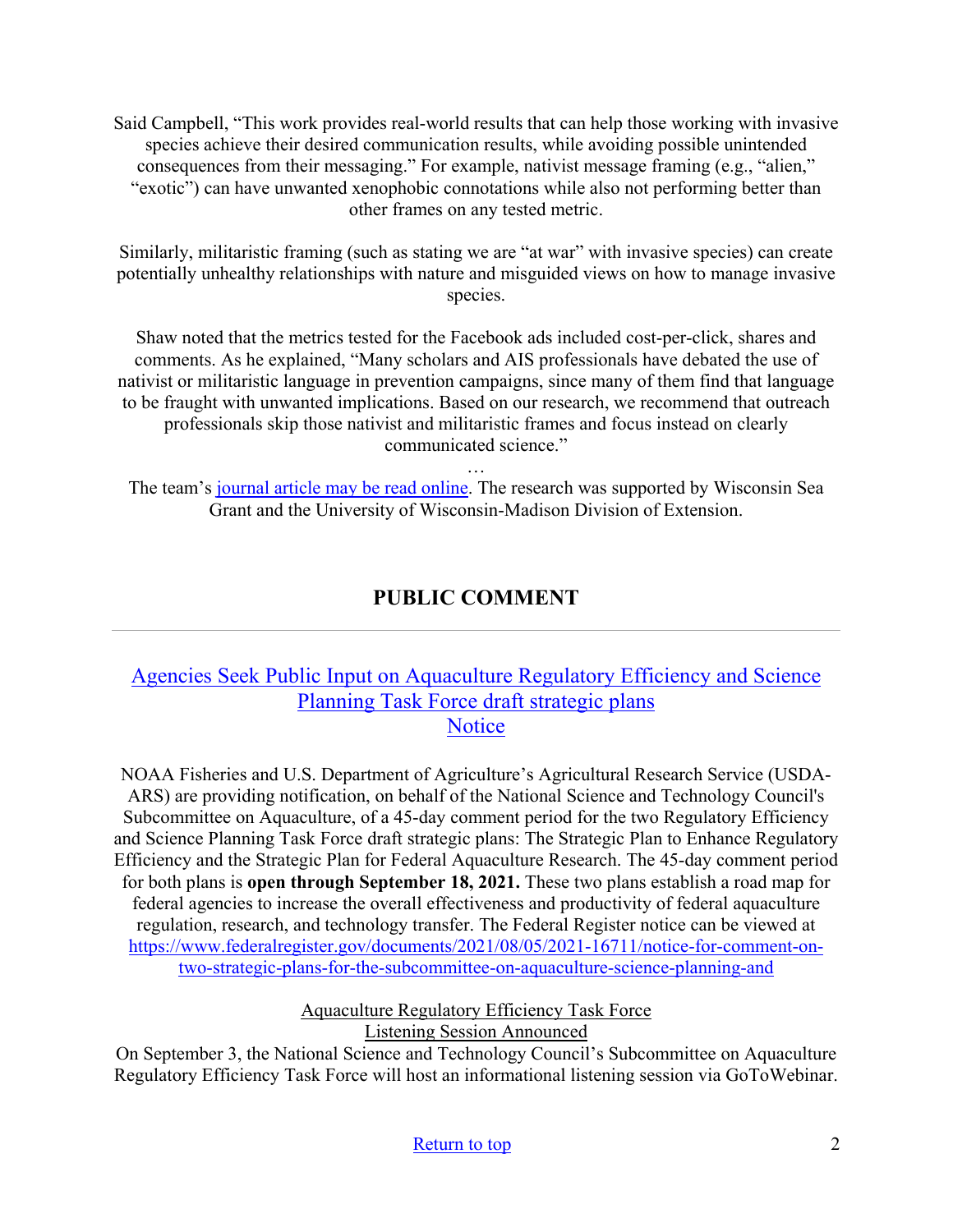Please register to join a panel of task force members as they describe their respective agency's role in implementing the draft Strategic Plan to Enhance Regulatory Efficiency in Aquaculture. The draft strategic plan is open for public comment until September 18, 2021. Aquaculture Regulatory Efficiency Task Force Informational Session Friday, September 3, 2021 2:00 - 3:00 p.m. [Register Here](https://register.gotowebinar.com/register/4853926439359432203?utm_medium=email&utm_source=govdelivery)

## **NEW SPECIES SIGHTINGS**

**Want to get more new species alerts?** USGS NAS:<https://nas.er.usgs.gov/AlertSystem/default.aspx> IMAP INVASIVES: [https://www.imapinvasives.org](https://www.imapinvasives.org/)

## **DREISSENIDS**

<span id="page-2-0"></span>[Manitoba] [Province Takes Steps To Contain Zebra Mussels Following Discovery In Lake](https://news.gov.mb.ca/news/?archive=&item=52142)  [Manitoba \(8/17/21\)](https://news.gov.mb.ca/news/?archive=&item=52142)

## **OTHER AIS**

[California] *[Craspedacusta sowerbyi](https://nas.er.usgs.gov/queries/SpResults.aspx?SpeciesID=1068)* (freshwater jellyfish) was found in Upper Cosumnes River [\[USGS NAS\]](https://nas.er.usgs.gov/queries/specimenviewer.aspx?SpecimenID=1658357)

[Kansas]

*[Faxonius rusticus](https://nas.er.usgs.gov/queries/SpResults.aspx?SpeciesID=214)* (Rusty Crayfish) was found in McPherson State Fishing Lake, KS. [\[USGS](https://nas.er.usgs.gov/queries/specimenviewer.aspx?SpecimenID=1658172)  [NAS\]](https://nas.er.usgs.gov/queries/specimenviewer.aspx?SpecimenID=1658172)

[Montana] *[Chelydra serpentina](https://nas.er.usgs.gov/queries/SpResults.aspx?SpeciesID=1225)* (Snapping Turtle) was found in Middle Clark Fork, MT [\[USGS](https://nas.er.usgs.gov/queries/specimenviewer.aspx?SpecimenID=1658233)  [NAS\]](https://nas.er.usgs.gov/queries/specimenviewer.aspx?SpecimenID=1658233)

[Washington] *[Craspedacusta sowerbyi](https://nas.er.usgs.gov/queries/SpResults.aspx?SpeciesID=1068)* (freshwater jellyfish) was found in Lake Sammamish [\[USGS NAS\]](https://nas.er.usgs.gov/queries/specimenviewer.aspx?SpecimenID=1658362)

[Wyoming] *Potamogeton crispus* [\(curly-leaf pondweed\)](https://nas.er.usgs.gov/queries/SpResults.aspx?SpeciesID=1134) was found in Pathfinder Reservoir, western shore [\[USGS NAS\]](https://nas.er.usgs.gov/queries/specimenviewer.aspx?SpecimenID=1658239)

## **WATCH LIST**

[Montana Wants Help From Public In Reporting Snapping Turtle Sightings West Of Divide](https://www.cbbulletin.com/montana-wants-help-from-public-in-reporting-snapping-turtle-sightings-west-of-divide/)   $(5/20/21)$ 

[First Asian giant hornet nest of 2021 found near Blaine \(8/20/21\)](https://www.newsbreak.com/news/2346988490362/first-asian-giant-hornet-nest-of-2021-found-near-blaine)

[Return to top](#page-0-0) 3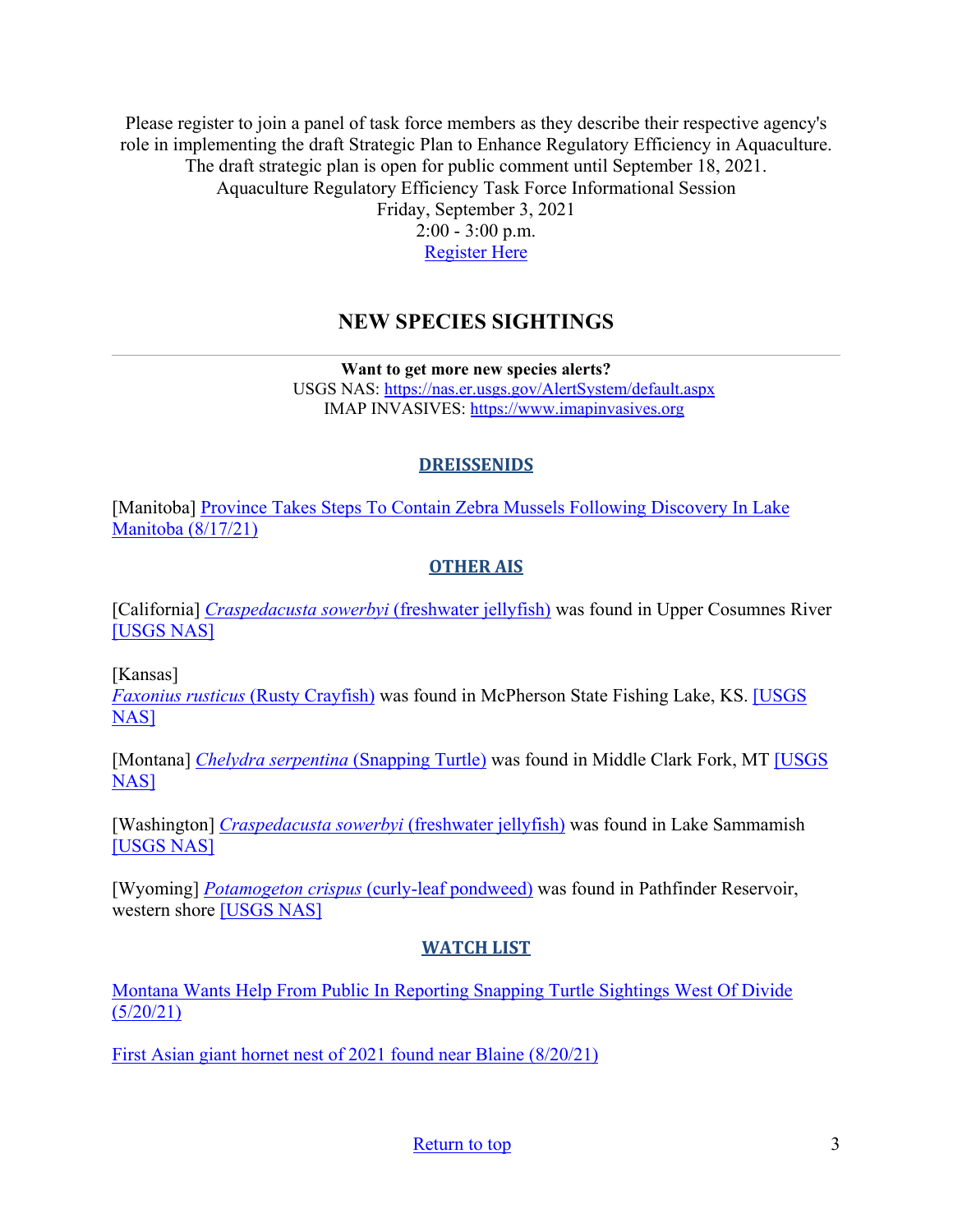DFO wants people to report sightings of European Green Crabs in the Salish Sea. Sightings can be reported to [AISPACIFIC@dfo-mpo.gc.ca](mailto:AISPACIFIC@dfo-mpo.gc.ca)

# **DREISSENID MUSSELS**

<span id="page-3-0"></span>[Preventing the Spread of Quagga and Zebra Mussels to the Columbia River Basin and Pacific](http://nsglc.olemiss.edu/Advisory/pdfs/preventing-spread-quagga-zebramussels.pdf)  [Northwest via Interstate Boat Sales \(NSGLC\)](http://nsglc.olemiss.edu/Advisory/pdfs/preventing-spread-quagga-zebramussels.pdf)

At the request of Wisconsin Sea Grant, the National Sea Grant Law Center conducted research to inform discussions regarding interstate boat sales. Online boat sales are a potential pathway for the spread of aquatic invasive species. Of particular concern is the sale and transport of boats from the Upper Midwest and Lower Colorado River to the Pacific Northwest due to the presence of quagga and zebra mussels (QZM) in those regions. Because this memorandum was requested by Wisconsin Sea Grant, the analysis of state law focuses on the Upper Midwest route. While the details of state law will vary, the memorandum's overall discussion of the issue is equally applicable to the Lower Colorado River route.

### [Lake Manitoba dynamic sure to change with invasion of zebra mussels, says commercial fishing](https://winnipegsun.com/news/news-news/lake-manitoba-dynamic-sure-to-change-with-invasion-of-zebra-mussels-says-commercial-fishing-prez?utm_source=IMC+Dreissenid+Digest&utm_campaign=d296e90aa3-Weekly_Dreissenid_Digest_4_13_2018_COPY_01&utm_medium=email&utm_term=0_68bd7ec89f-d296e90aa3-128742361)  [prez \(8/19/21\)](https://winnipegsun.com/news/news-news/lake-manitoba-dynamic-sure-to-change-with-invasion-of-zebra-mussels-says-commercial-fishing-prez?utm_source=IMC+Dreissenid+Digest&utm_campaign=d296e90aa3-Weekly_Dreissenid_Digest_4_13_2018_COPY_01&utm_medium=email&utm_term=0_68bd7ec89f-d296e90aa3-128742361)

"All of the fishers I have spoken to who fish on this lake are very concerned about what impact this is going to have on the lake and on the fishery," Lake Manitoba Commercial Fishermen Association president Allan Gaudry said.

## [\[South Dakota\] New Efforts To Control Spread Of Invasive Zebra Mussels \(8/12/21\)](https://listen.sdpb.org/post/new-efforts-control-spread-invasive-zebra-mussels)

This summer, the U.S. Army Corps of Engineers is taking new steps to prevent and limit damage to the dams along the Missouri River. Invasive zebra mussels are clogging up power generating systems and could increase rates for customers.

Gary Hinkle, deputy chief of operations in Omaha for the U.S. Army Corps of Engineers, said Gavin's Point Dam in Yankton County has been hit the hardest so far.

## [Five invasive species to watch for in the Yukon \(8/8/21\)](https://www.yukon-news.com/life/five-invasive-species-to-watch-for-in-the-yukon/)

The territory has a new top five invasive species of concern list from the Yukon Conservation Data Centre. These are species to watch due to their existing impacts, or due to the probable impacts if they establish in the Yukon. The five species are zebra mussels, creeping thistle, seven-spotted lady beetle, smooth brome and sweet clover.

#### [\[Utah\] Deer Creek Reservoir to undergo \\$60 million in infrastructure upgrades \(8/4/21\)](https://www.fox13now.com/news/local-news/deer-creek-reservoir-to-undergo-60-million-in-infrastructure-upgrades)

New technologies will be added to also guard against an invasive species: Quagga mussels. The reservoir faced a scare when Quagga mussel DNA was detected in the water. No other signs of them were found and the water body has been declared clear since 2018.

But given how big Deer Creek is for recreation and water supply, the association said it wanted to ensure they can prevent an infestation.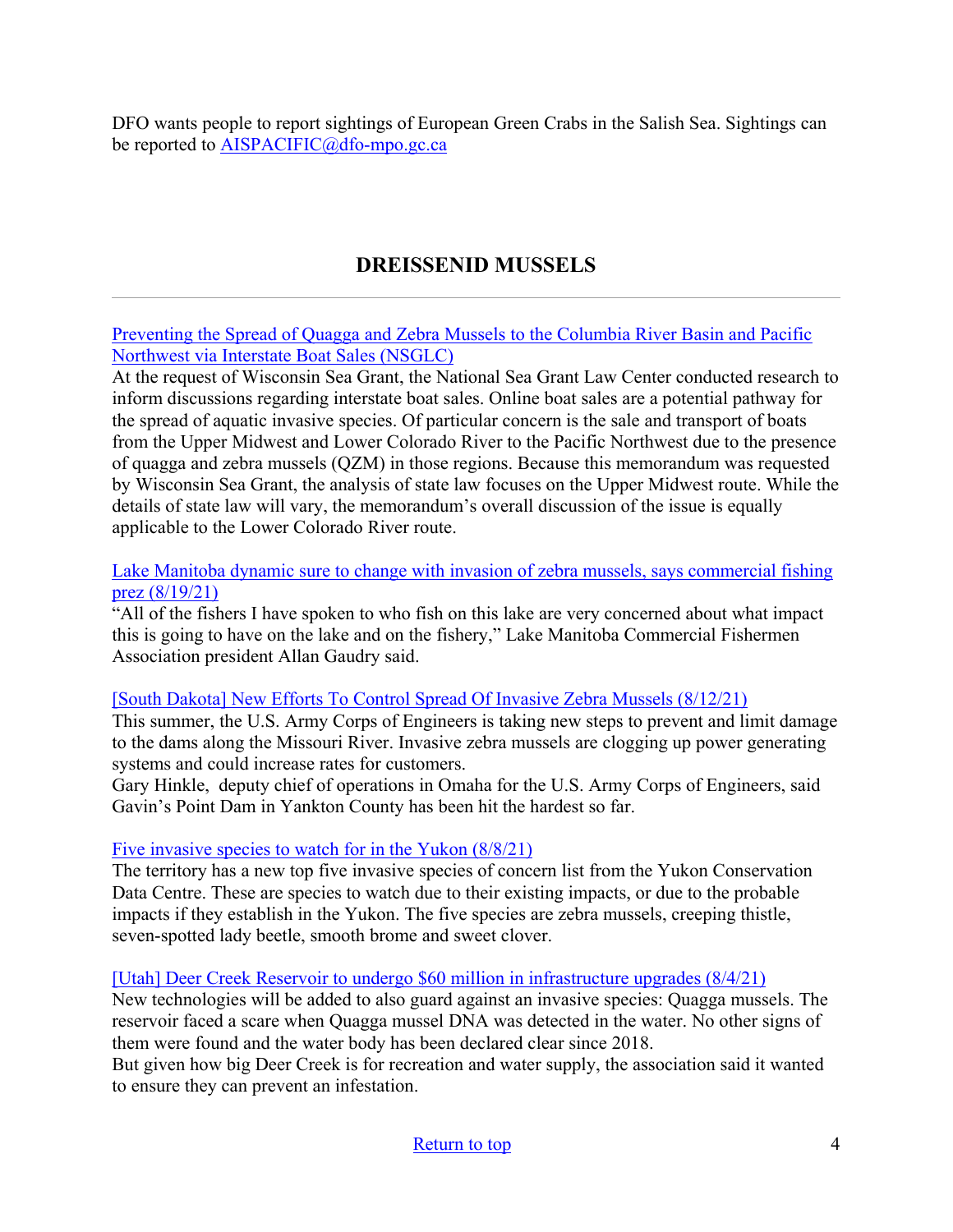"It would destroy the ecosystem and it would wreak havoc on the infrastructure. And so with the new project we're doing, it's going to have state-of-the-art infrastructure that will keep the Quagga mussel from binding to things," said Faux.

## [Great Lakes in Peril: Invasives, pollution, climate change \(8/4/21\)](https://www.michiganradio.org/post/great-lakes-peril-invasives-pollution-climate-change)

When you visit one of the Great Lakes, whether it's a sandy beach or a rocky coastline, it's hard to imagine how something so big could be affected so profoundly by alien invasive species, or pollution, or climate change. This Environment Report special looks at each of these threats.

# **BOAT INSPECTION/DECON/TECH NEWS**

## <span id="page-4-0"></span>[This has been a year of ever-increasing mussel-fouled watercraft entering Montana \(8/19/21\)](http://www.charkoosta.com/news/this-has-been-a-year-of-ever-increasing-mussel-fouled-watercraft-entering-montana/article_61bbc1ae-0066-11ec-87b3-5323547a2e68.html)

Not all records should be broken. Case in point, the 2020 record of 35 zebra and/or quagga mussels found on watercraft at the Montana Fish, Wildlife & Parks, and partner contract inspection stations. That record has been shattered this summer with 49 mussel-fouled watercraft discovered during inspections, according to the latest statistics available as of August 16.

## [Mandatory boat decontamination in effect after zebra mussels detected in Lake Manitoba](https://winnipeg.ctvnews.ca/mandatory-boat-decontamination-in-effect-after-zebra-mussels-detected-in-lake-manitoba-province-1.5550480) [\(8/17/21\)](https://winnipeg.ctvnews.ca/mandatory-boat-decontamination-in-effect-after-zebra-mussels-detected-in-lake-manitoba-province-1.5550480)

Mandatory watercraft decontamination is now in effect for boats and other water-related equipment used in Lake Manitoba before being put in any other waters, according to a provincial release Tuesday. The measures come after juvenile zebra mussels, also called zebra mussel veligers, were detected in nine water samples taken during monitoring from Lake Manitoba Narrows in July.

[\[Montana\] Aquatic invasive species work continues as funding sources change \(8/14/21\)](https://missoulian.com/news/local/aquatic-invasive-species-work-continues-as-funding-sources-change/article_8c533ae9-db84-564d-a358-e041ee1eb6e9.html#tncms-source=signup) Despite the heat and smoke, it remains a busy summer for the Aquatic Invasive Species Bureau in Montana. As of Friday, Bureau Chief Tom Woolf said 49 boats have been found with aquatic invasive mussels, far surpassing the 35 boats with mussels detected last year which, at the time,

was the all-time record. There have been around 70,000 boats checked so far this year, Woolf

## [\[Michigan\] Isle Royale National Park Helping Boaters Clean Their Craft \(8/12/21\)](https://www.nationalparkstraveler.org/2021/08/isle-royale-national-park-helping-boaters-clean-their-craft)

said.

Isle Royale National Park is partnering with the Keweenaw Invasive Species Management Area to offer free boat washes at marinas and boat launches in Houghton, Baraga, and Keweenaw counties in Michigan this summer. The boat wash events, funded by the National Park Service and Great Lakes Restoration Initiative, are being held to encourage boaters, kayakers, and jet skiers to Clean, Drain, and Dry watercraft to prevent the spread of aquatic invasive species, particularly zebra mussels, in Lake Superior waters.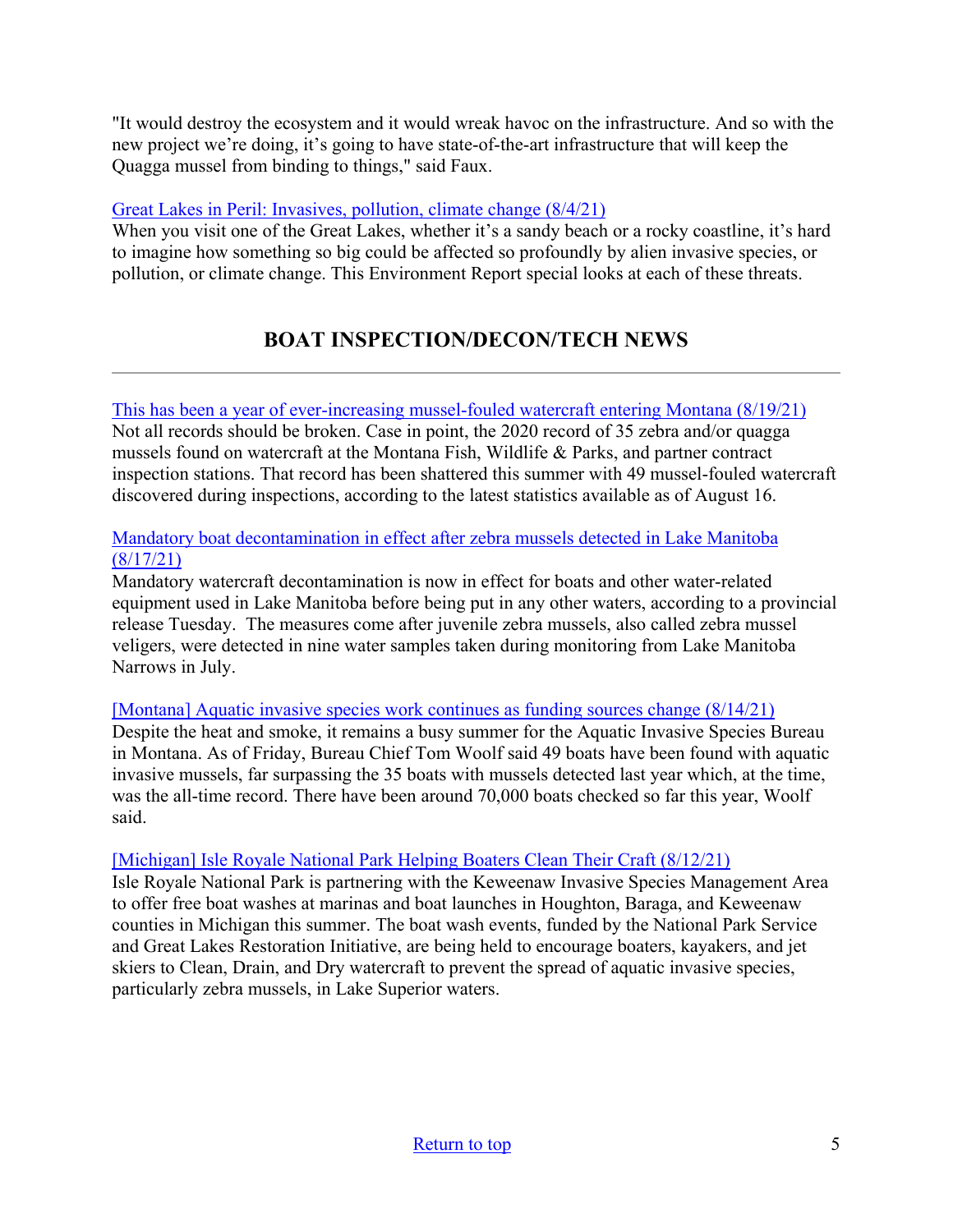# **BALLAST WATER/BIOFOULING**

### <span id="page-5-0"></span>[Advancing ballast water industry standards helps achieve compliance \(8/6/21\)](https://www.marinelog.com/op-eds/advancing-ballast-water-industry-standards-helps-achieve-compliance/)

The 2004 IMO Ballast Water Management Convention had an implementation date of September 9, 2018. This means the industry is just over halfway through the retrofit phase which will end in September 2023. The International Maritime Organization's (IMO) Marine Environmental Protection Committee meeting (MEPC 76) has delayed discussing the majority of ballast treatment items until February 2022. That is unfortunate, because there is still a lot to talk about with respect to ballast water implementation. It is time as an industry that we pick up that conversation ourselves.

First MR, Riley SC , Islam KA, Hill V, Li J, Zimmerman RC, Drake LA (2021) Rapid quantification of biofouling with an inexpensive, underwater camera and image analysis. Management of Biological Invasions 12(3): 599–617, https://www.reabic.net/journals/mbi/2021/3/MBI\_2021\_Scianni\_etal.pdf

Scianni C, Lubarsky K, Ceballos-Osuna L, Bates T (2021) Yes, we CANZ: initial compliance and lessons learned from regulating vessel biofouling management in California and New Zealand. Management of Biological Invasions 12(3): 727–746, [https://doi.org/10.](https://doi.org/10.%203391/mbi.2021.12.3.14)  [3391/mbi.2021.12.3.14](https://doi.org/10.%203391/mbi.2021.12.3.14)

## **MARINE**

<span id="page-5-1"></span>[Tool predicts which native fish species are most at risk from lionfish predators \(8/20/21\)](https://phys.org/news/2021-08-tool-native-fish-species-lionfish.html) Coastal countries have between two and five years to act to protect native fish species once voracious lionfish arrive in their waters, according to a University of Alberta ecology professor who helped create a [tool](https://onlinelibrary.wiley.com/doi/epdf/10.1111/gcb.15732) to predict which fish are in danger.

#### [UH-Maui lab tech works to stop an invasive seaweed \(8/14/21\)](https://www.mauinews.com/news/local-news/2021/08/uh-maui-lab-tech-works-to-stop-an-invasive-seaweed/)

A team of researchers returned earlier this week from a 20-day voyage to the Papahanaumokuakea Marine National Monument, where they studied a newly identified invasive seaweed smothering corals and algae. Staff with the University of Hawaii-Maui College water quality lab and colleagues from the National Oceanic and Atmospheric Administration, UH-Manoa and the College of Charleston were on a mission to research ways to mitigate the spread of the fast-growing nuisance alga called "*Chondria tumulosa*," which is posing a serious threat to native species.

[One of the Ocean's Biggest Threats Is Still Mostly a Mystery \(8/7/21\)](https://www.theatlantic.com/science/archive/2021/08/the-oceans-invasive-species-are-still-mostly-a-mystery/619684/)

The first signs of trouble came in the mid-2000s. A strikingly beautiful, highly venomous animal called the lionfish—first spotted outside its native range in the Indo-Pacific in the 1980s seemed to be in every reef, mangrove forest, and seagrass meadow in the Caribbean. The fish quickly became the face of what the International Union for Conservation of Nature has called "arguably the most insidious threat" to marine biodiversity: invasive species.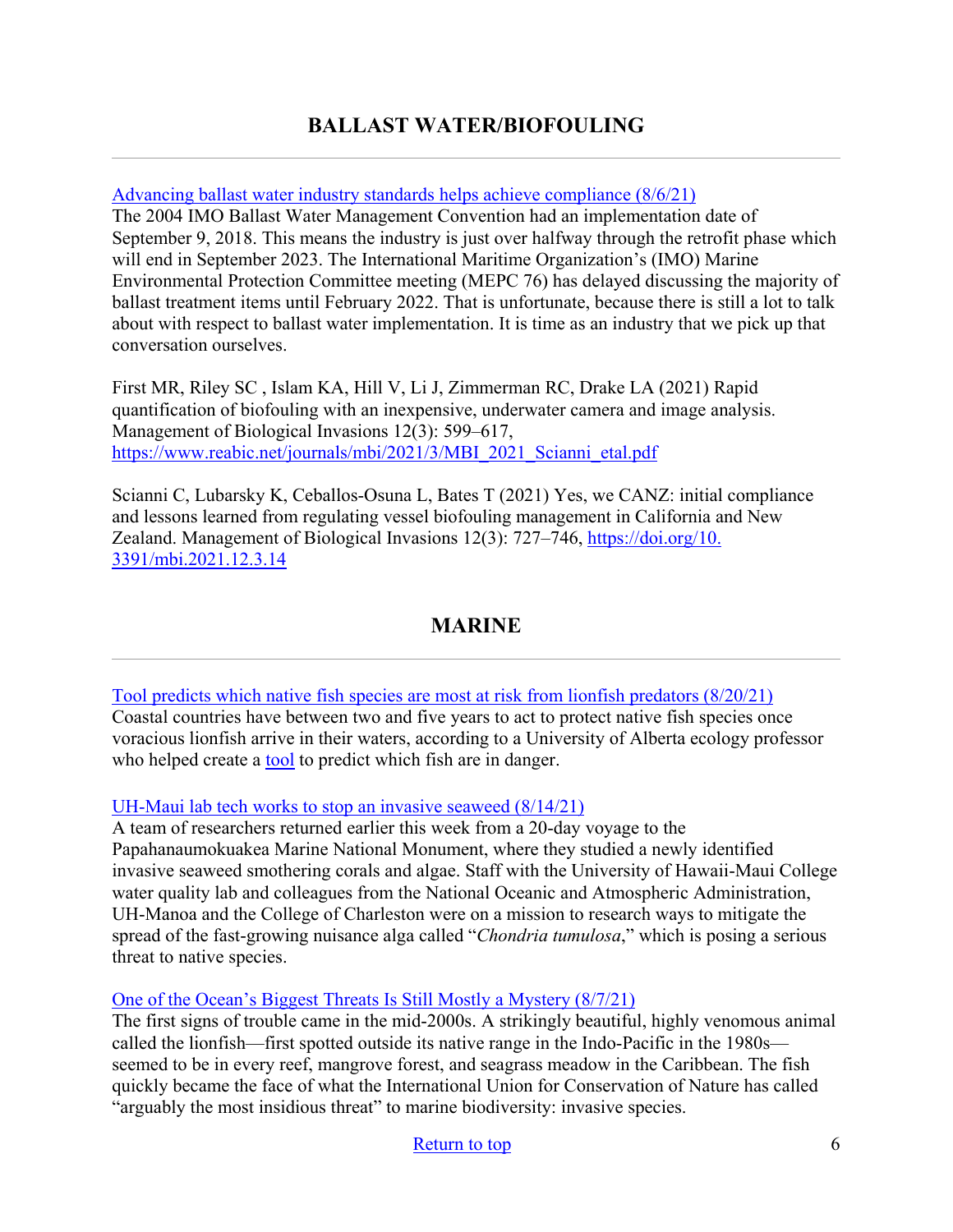## <span id="page-6-0"></span>[\[Alaska\] Aquaculture can benefit local ecosystem \(8/15/21\)](https://www.cbn.co.za/news/fishing-industry/aquaculture-can-benefit-local-ecosystem/)

THE aquaculture industry in Alaska has welcomed recent research showing that farmed shellfish and seaweed can have a positive impact on the environment.

Alaska has seen a significant increase in aquatic farm applications. If the state approved all the applications currently under review it would result in an approximately 850% increase in the acreage for aquatic farms over the last five years.

So the news that aquaculture can have benefits for the surrounding ecosystem is welcome indeed. A recent paper led by The Nature Conservancy in Arlington, VA, states, "A growing body of scientific evidence indicates that the commercial cultivation of bivalve shellfish and seaweed can deliver valuable ecosystem goods and services, including provision of new habitats for fish and mobile invertebrate species."

## [\[British Columbia\] Fish farm report disappoints North Island-Powell River MP \(8/14/21\)](https://www.prpeak.com/local-news/fish-farm-report-disappoints-north-island-powell-river-mp-4217551)

An interim report on the federal government's consultations on the aquaculture industry transition in British Columbia is a disappointment to North Island-Powell River MP Rachel Blaney. In a media release, Blaney stated the report had no clear plan on what the transition for the industry would look like and that the government has made no steps toward fulfilling the promise made by the Liberals in 2019 to end all open-pen fish farms by 2025.

## [We Wai Kai First Nation examining sablefish aquaculture feasibility \(8/10/21\)](https://www.campbellrivermirror.com/news/we-wai-kai-first-nation-examining-sablefish-aquaculture-feasibility/)

The We Wai Kai First Nation will be conducting fish habitat surveys to assess the feasibility of establishing a sablefish aquaculture farm. The surveys are being supported with \$144,200 from the British Columbia Salmon Restoration and Innovation Fund (CSRIF), a provincial and federal cost-shared program, as announced on Aug. 4.

## [\[Washington\] Cooke Aquaculture gets permit to allow stocking of Hope Island farm in](https://www.seafoodsource.com/news/aquaculture/cooke-aquaculture-gets-permit-to-allow-stocking-of-hope-island-farm-in-washington)  [Washington \(8/6/21\)](https://www.seafoodsource.com/news/aquaculture/cooke-aquaculture-gets-permit-to-allow-stocking-of-hope-island-farm-in-washington)

Cooke Aquaculture has received a key permit from the U.S. state of Washington that will allow it to stock its Hope Island farm with rainbow trout. The permit, issued by the Washington Department of Fish and Wildlife on 5 August, will allow Cooke to stock its Hope Island farm, in Puget Sound's Skagit Bay, with 365,000 steelhead, also known as rainbow trout. But the facility's lease expires in March 2022, before the fish will be ready for harvest, meaning the company must either obtain an extension on its lease or move the fish to another site by that time.

Related: [Cooke Aquaculture Secures Permit to Stock Risky Washington Fish Farm \(8/6/21\)](https://biologicaldiversity.org/w/news/press-releases/cooke-aquaculture-secures-permit-to-stock-risky-washington-fish-farm-2021-08-06/) [Swinomish Tribe objects as state allows Cooke Aquaculture to stock net pen at Hope Island](https://www.knkx.org/environment/2021-08-09/swinomish-tribe-objects-as-state-allows-cooke-aquaculture-to-stock-net-pen-at-hope-island)  [\(8/9/21\)](https://www.knkx.org/environment/2021-08-09/swinomish-tribe-objects-as-state-allows-cooke-aquaculture-to-stock-net-pen-at-hope-island)

[Ocean farmers challenge dishonest diatribe of anti-aquaculture activists \(8/9/21\)](https://seawestnews.com/ocean-farmers-challenge-dishonest-diatribe-of-anti-aquaculture-activists/)

## [Government of Canada and Province of British Columbia invest in sustainable salmon research](https://finance.yahoo.com/news/government-canada-province-british-columbia-180000853.html)  [and aquaculture science \(8/4/21\)](https://finance.yahoo.com/news/government-canada-province-british-columbia-180000853.html)

Today, the Minister of Fisheries, Oceans, and the Canadian Coast Guard, the Honourable Bernadette Jordan, and the BC Parliamentary Secretary of Fisheries and Aquaculture, Fin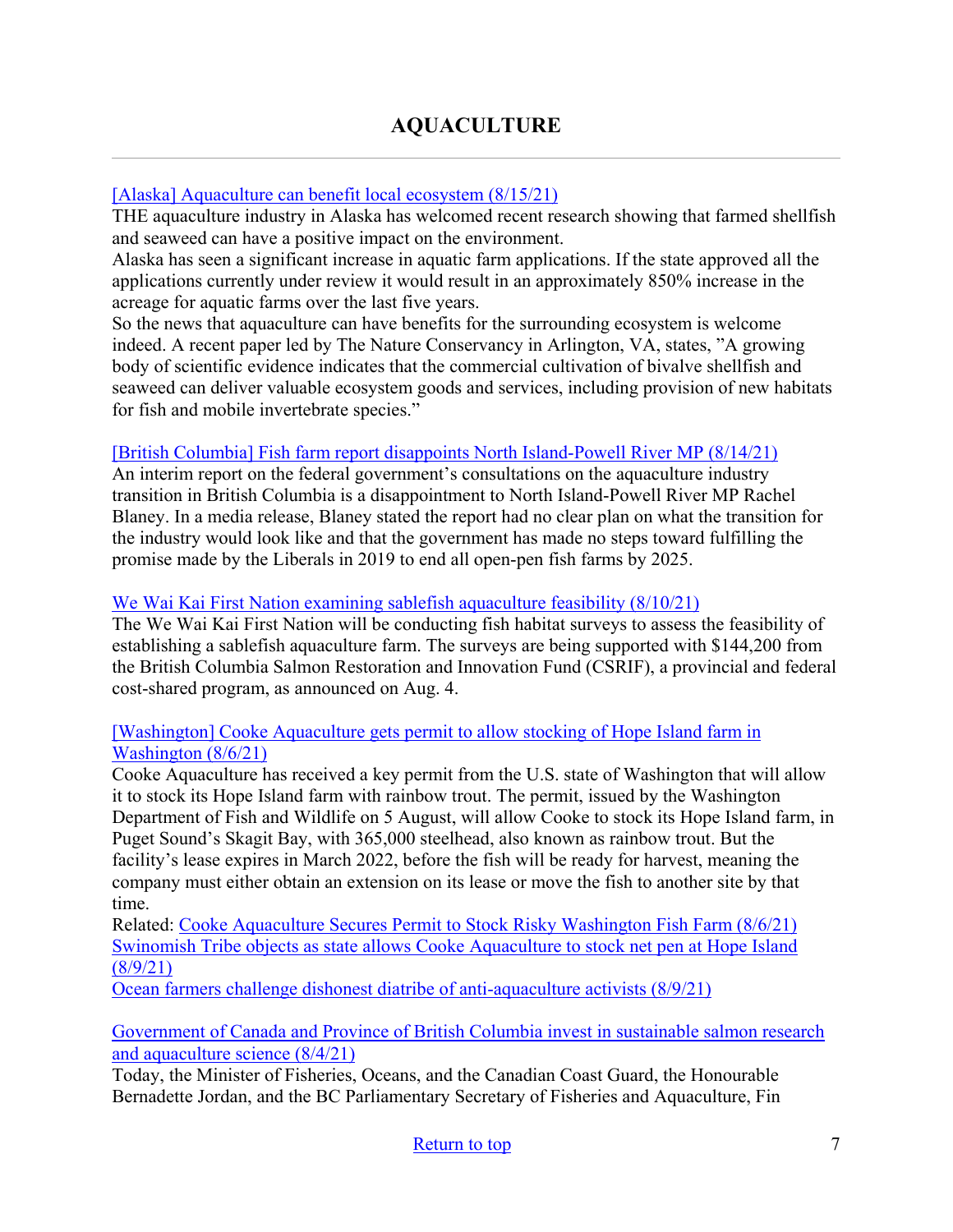Donnelly, announced \$7.9 million in funding for seven projects under the British Columbia Salmon Restoration and Innovation Fund (BCSRIF).

## **FISH**

<span id="page-7-0"></span>Video: [Asian Carp Fishing, Saving the Great Lakes from Aquatic Invasive Species](https://www.youtube.com/watch?v=-2VMUc-3Xjw&vl=en-US) (Starring Jackson Gross)

[\[Tennessee\] Commercial Fishers Reach 10 Million-Pound Mark in Carp Removal Program](https://www.tn.gov/twra/news/2021/8/17/commercial-fishers-reach-10-million-pound-mark-in-carp-removal-program--.html)  [\(8/17/21\)](https://www.tn.gov/twra/news/2021/8/17/commercial-fishers-reach-10-million-pound-mark-in-carp-removal-program--.html)

The Tennessee Wildlife Resources Agency's Asian Carp Harvest Incentive Program (ACHIP) has reached a milestone in July as 10 million pounds of invasive carp have been removed from Kentucky and Barkley reservoirs. The program began in September 2018 and has provided incentives to wholesale fish dealers and commercial fishers that harvest invasive carp.

## [Biologists Have Discovered a New Way to Control Invasive Carp \(8/12/21\)](https://www.outdoorlife.com/conservation/biologists-discovers-ways-to-control-asian-carp/)

They've tried netting them, catching them, trapping them, eating them, and using them for cat food and fertilizer. But four species of non-native carp continue to thrive in a decades-long scourge that could forever transform the nature of some American waters and their sportfish populations. According to [Phys.org,](https://phys.org/news/2021-08-invasive-carp-scientists-explore-frontier.html) U.S. Geological Survey (USGS) and University of Missouri scientists may have discovered a breakthrough in the war on invasive carp. They're studying the complex way carp eggs move in rivers, hoping they can find and remove them pre-hatch.

## [\[Alaska\] Study highlights habitat vulnerable to invasive pike \(8/5/21\)](https://www.kdll.org/post/study-highlights-habitat-vulnerable-invasive-pike#stream/0)

Biologists have been working on eliminating northern pike from Kenai Peninsula lakes and streams for years. Northern pike are native to Alaska north of the Alaska Range in areas like Bristol Bay and Fairbanks, but they were introduced to lakes in Southcentral in the mid-20th century. Since then, they've been stuffing themselves on salmon fry and degrading salmon runs in the Mat-Su Valley, Anchorage, and the Kenai Peninsula.

# **AQUATIC PLANTS**

<span id="page-7-1"></span>[DEC Announces Aquatic Invasive Plant 'Hydrilla' Found at City of North Tonawanda Marina](https://www.dec.ny.gov/press/123644.html)  [\(8/20/21\)](https://www.dec.ny.gov/press/123644.html)

The New York State Department of Environmental Conservation (DEC) today announced that the plant hydrilla, an aquatic invasive species (AIS), has been found at the City of North Tonawanda Marina. DEC and its partners, including the U.S. Army Corps of Engineers (USACE), are working to prevent the infestation from spreading. There are no other known infestations of hydrilla along the river. The discovery was made by a concerned citizen who reported it to USACE.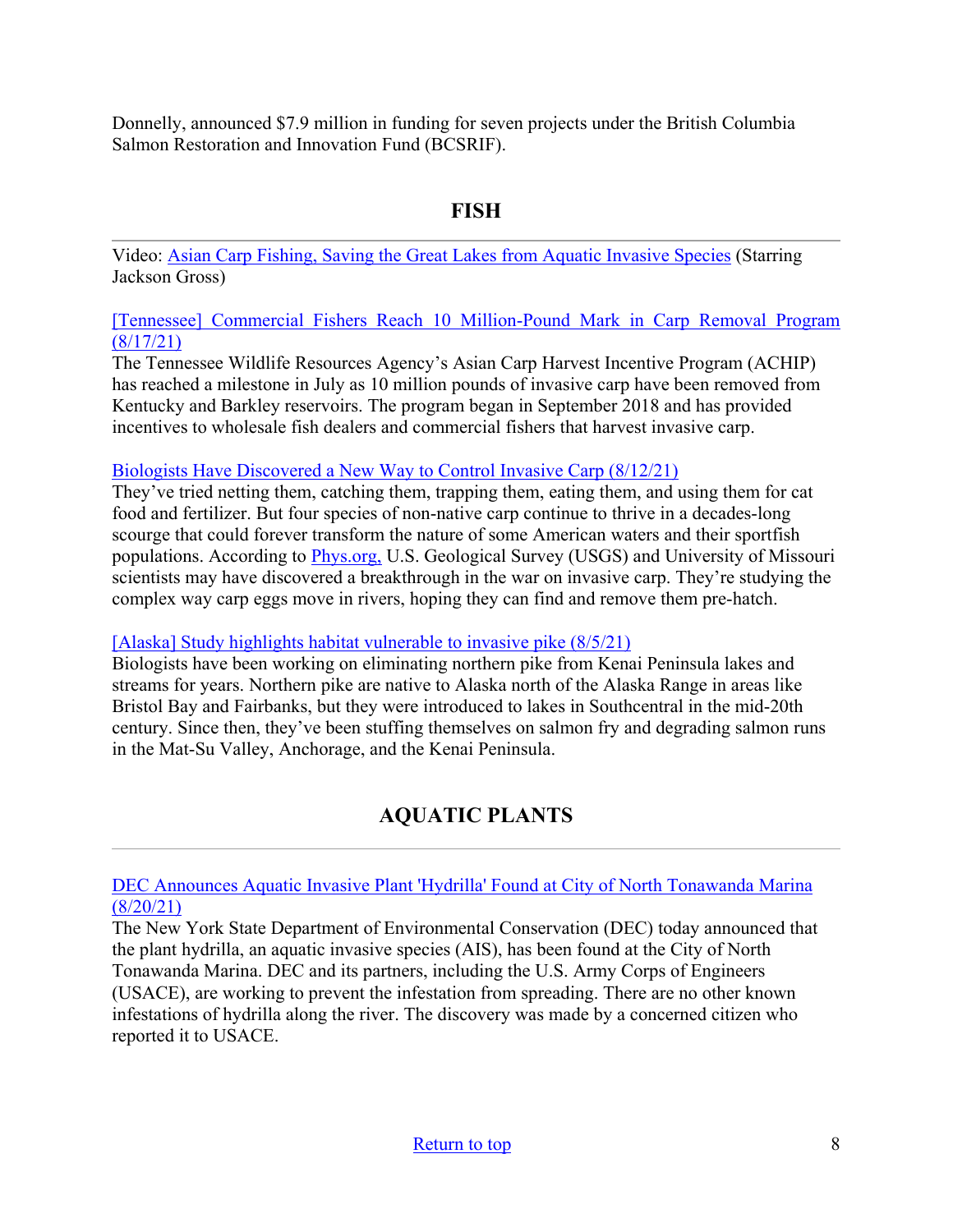## [New Aquatic Invasive Species Found in Wisconsin for the First Time \(8/23/21\)](https://www.wxpr.org/post/new-aquatic-invasive-species-found-wisconsin-first-time#stream/0)

A new-to-Wisconsin aquatic invasive species is motivating conservation workers to move quickly. European Frogbit has been found along a 20-plus mile stretch on the coast of Lake Michigan starting just north of Oconto all the way up to Marinette.

"I myself have fished out of some of these launches. You know if you don't get there by 6:00, 7:00 in the morning you're SOL, you're not going to get a spot, because they're so busy," said Amanda Smith, the region's DNR invasive species specialist. Smith said because it's such a high-traffic area for boaters, that's likely how the invasive spread there.

[New report examines lakeshore property owners' attitudes toward aquatic invasive species](https://news.cals.wisc.edu/2021/08/23/new-report-examines-lakeshore-property-owners-attitudes-toward-aquatic-invasive-species-management-strategies/?utm_medium=email&utm_source=govdelivery)  [management strategies \(8/23/21\)](https://news.cals.wisc.edu/2021/08/23/new-report-examines-lakeshore-property-owners-attitudes-toward-aquatic-invasive-species-management-strategies/?utm_medium=email&utm_source=govdelivery)

"Lakeshore property owners, despite largely not being responsible for the spread of aquatic invasive species, are often dealing with the consequences of them in their lakes," says report coauthor Bret Shaw, associate professor in the UW–Madison Department of Life Sciences Communication and environmental communication specialist with the UW–Madison Division of Extension. "We sought to examine lakeshore property owners' perceptions of aquatic invasive species as well as the management strategies used to control or reduce them in their lakes."

Wails, C.N., Baker, K., Blackburn, R. et al. Assessing changes to ecosystem structure and function following invasion by Spartina alterniflora and Phragmites australis: a meta-analysis. Biol Invasions 23, 2695–2709 (2021).<https://doi.org/10.1007/s10530-021-02540-5>

# **FRESHWATER**

<span id="page-8-0"></span>[\[Kansas\] Invasive crayfish investigation yields results faster than expected \(8/7/21\)](https://kvoe.com/2021/08/07/invasive-crayfish-investigation-yields-results-faster-than-expected/)

Rusty Crayfish have large, black-tipped claws and rust-colored spots on the upper shell. They are an invasive species known for "considerable ecological damage," according to the department. Rusty Crayfish were recently discovered at McPherson State Fishing Lake as part of a special university study, and Aquatic Nuisance Species Coordinator Chris Steffen says there were two likely ways it got into that lake.

Ponce JJ, Arismendi I, Thomas A. 2021. Using in-situ environmental DNA sampling to detect the invasive New Zealand Mud Snail (*Potamopyrgus antipodarum)* in freshwaters. PeerJ 9:e11835<https://doi.org/10.7717/peerj.11835>

[Moss Ball Incident Action Report](https://dcbd3e05-bd2d-418a-a1d2-482dd3b5c008.filesusr.com/ugd/bb76e5_1e97fad4c4634e8cab68805e86c38ff7.pdf) (Columbia River Basin AIS Team, July 2021)

Drost CA, Lovich JE, Rosen PC, Malone M, Garber SD (2021) Non-native pond sliders cause long-term decline of native Sonora mud turtles: a 33-year before-after study in an undisturbed natural environment. Aquatic Invasions 16(3): 542–570,<https://doi.org/10.3391/ai.2021.16.3.10>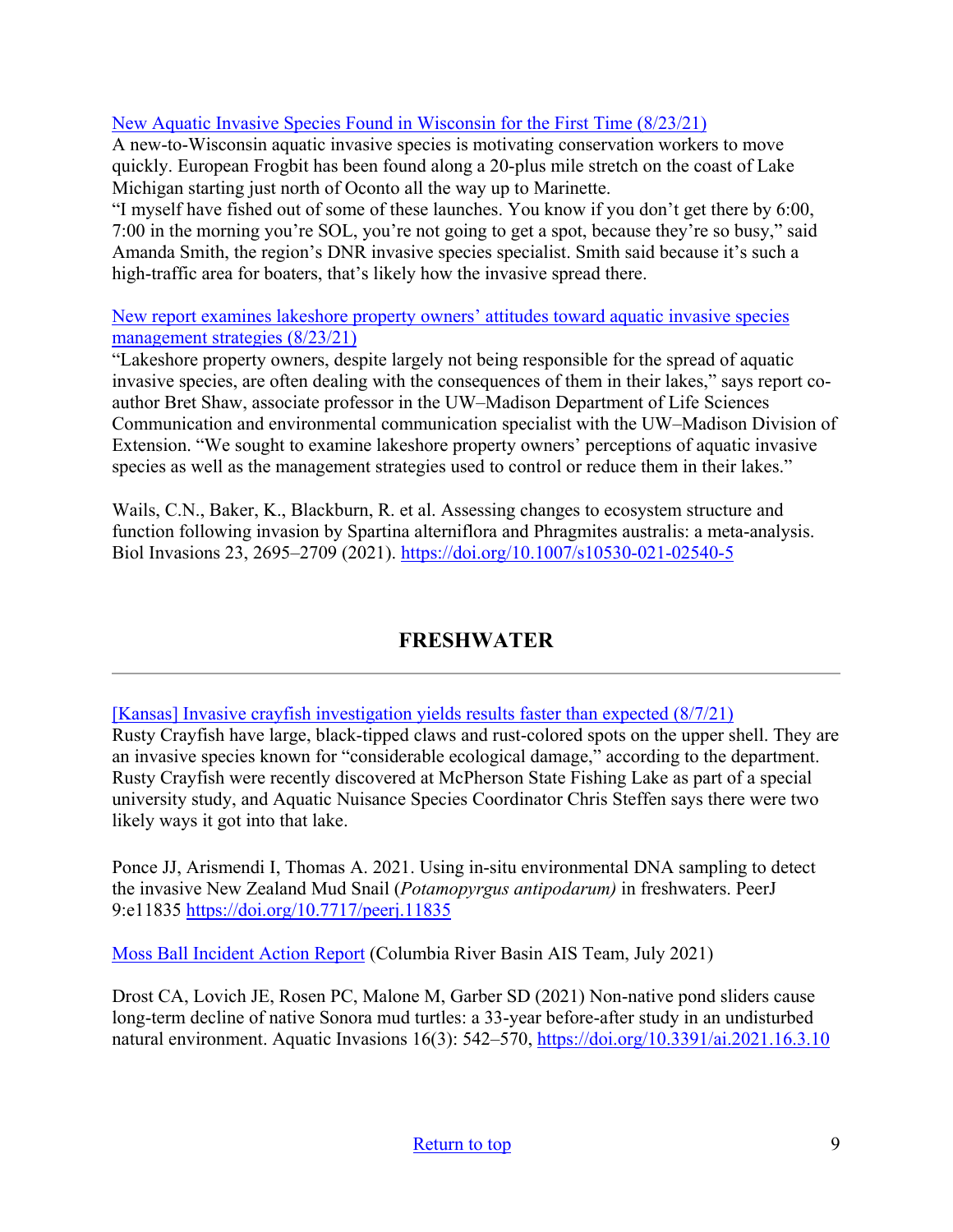## **CLIMATE CHANGE**

#### <span id="page-9-0"></span>[Invasive Insects and Plants Spread Northward \(8/8/21\)](https://www.wsj.com/articles/invasive-insects-and-plants-spread-northward-11628427602)

From tree-eating beetles to crop-smothering vines, pests once found only in more southerly latitudes are expanding their ranges, as climate change spurs warmer winters

## **OTHER**

#### <span id="page-9-1"></span>[Invasive plants are still for sale as garden ornamentals, research shows \(8/17/21\)](https://www.sciencedaily.com/releases/2021/08/210817131437.htm)

Results of a new study by ecologists at the University of Massachusetts Amherst show that 1,330 nurseries, garden centers and online retailers are still offering hundreds of invasive plant species as ornamental garden plants. This includes 20 species that are illegal to grow or sell nationwide. The study, ["Invaders for sale: the ongoing spread of invasive species by the plant trade industry,"](https://esajournals.onlinelibrary.wiley.com/doi/10.1002/fee.2392)  [published in Frontiers in Ecology and the Environment,](https://esajournals.onlinelibrary.wiley.com/doi/10.1002/fee.2392) shows that existing regulatory and ethical guidelines do not serve to limit the widespread introduction of invasive plants and that [more than 60% of the 1,285 plants identified as invasive remain for sale.](https://www.wenatcheeworld.com/opinion/invasive-species-imperil-environment-economy/article_3f353ae4-f944-11eb-92cf-0f25be02a3b6.html) 

#### [\[Washington\] Invasive species imperil environment, economy \(8/11/21\)](https://www.wenatcheeworld.com/opinion/invasive-species-imperil-environment-economy/article_3f353ae4-f944-11eb-92cf-0f25be02a3b6.html)

The discovery July 22 of eight pythons in Lacamas Park in Camas was what we in the news business call a "talker," that is, a story that's not necessarily important in the big scheme of things, but captures the public's attention. Police suspect the reptiles, some of which were 6 feet long, were dumped by their owner. While it's highly unlikely the snakes could have survived and thrived in Lacamas Park had they gone undetected, the incident does illustrate how easily such simple irresponsibility can introduce potentially devastating invasive species.

### [B.C. government funding creates more jobs to help protect B.C. parks from invasive species](https://www.alaskahighwaynews.ca/bc-news/bc-government-funding-creates-more-jobs-to-help-protect-bc-parks-from-invasive-species-4206486)  [\(8/12/21\)](https://www.alaskahighwaynews.ca/bc-news/bc-government-funding-creates-more-jobs-to-help-protect-bc-parks-from-invasive-species-4206486)

More people are being trained in new jobs to tackle invasive species creeping into British Columbia's beautiful trails and parks on the North Shore and beyond, thanks to a B.C. government investment.

The Invasive Species Council of BC has already been able to employ more than 100 people to help detect and remove invasive species, thanks to an \$8-million investment from the provincial government's StrongerBC: Economic Recovery Plan.

#### [InvaCost Database: Economic Cost Estimates Associated with Biological Invasions](https://figshare.com/articles/dataset/InvaCost_References_and_description_of_economic_cost_estimates_associated_with_biological_invasions_worldwide_/12668570?utm_source=feedburnerNational+Invasive+Species+Information+Center+-+What%27s+New&utm_medium=email&utm_campaign=Feed%3A+nisic+%28National+Invasive+Species+Information+Center+-+What%27s+New%29)

InvaCost is the most up-to-date, comprehensive, standardized and robust data compilation and description of economic cost estimates associated with invasive species worldwide1. InvaCost has been constructed to provide a contemporary and freely available repository of monetary impacts that can be relevant for both research and evidence-based policy making.

#### [Economic Costs of Biological Invasions within North America](https://neobiota.pensoft.net/article/58038/)

Invasive species can have severe impacts on ecosystems, economies, and human health. Though the economic impacts of invasions provide important foundations for management and policy,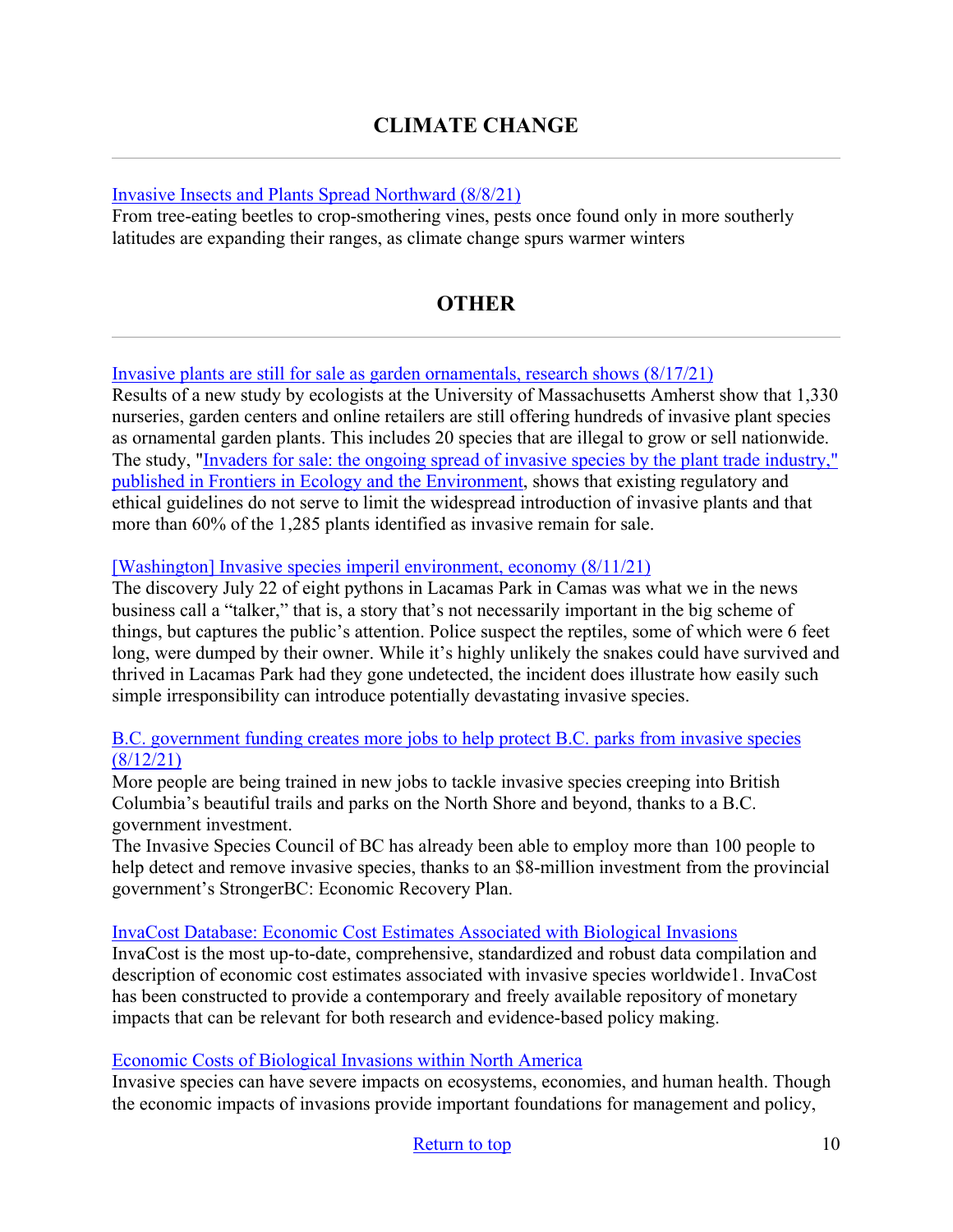up-to-date syntheses of these impacts are lacking. To produce the most comprehensive estimate of invasive species costs within North America (including the Greater Antilles) to date, we synthesized economic impact data from the recently published InvaCost database (see related research article: InvaCost, a public database of the economic costs of biological invasions worldwide.

Mangan, Anna et al. (2021), Rooting out genetic structure of invasive wild pigs in Texas, Dryad, Dataset,<https://doi.org/10.5061/dryad.cz8w9gj49>

Jewell SD, Fuller PL (2021) The unsung success of injurious wildlife listing under the Lacey Act. Management of Biological Invasions 12(3): 527–545, <https://doi.org/10.3391/mbi.2021.12.3.03>

Davidson AD, Tucker AJ, Chadderton WL, Jensen E, Weibert C, Death R (2021) Assessing progress in regulation of aquatic nonindigenous species across the multijurisdictional waters of the Laurentian Great Lakes, with emphasis on the live trade pathways. Management of Biological Invasions 12(3): 546–577,<https://doi.org/10.3391/mbi.2021.12.3.04>

Morisette J, Burgiel S, Brantley K, Daniel WM, Darling J, Davis J, Franklin T, Gaddis K, Hunter M, Lance R, Leskey T, Passamaneck Y, Piaggio A, Rector B, Sepulveda A, Smith M, Stepien CA, Wilcox T (2021) Strategic considerations for invasive species managers in the utilization of environmental DNA (eDNA): steps for incorporating this powerful surveillance tool. Management of Biological Invasions 12(3): 747–775,<https://doi.org/10.3391/mbi.2021.12.3.15>

# **OUTREACH AND EDUCATION**

## UC3 Wins Baucus Innovation Challenge

Kate Wilson and Cassidy Bender of the Upper Columbia Conservation Commission won the Baucus Innovation Challenge at The University of Montana Public Service Academy on August 5. The UC3's efforts in coordination with MT Fish, Wildlife & Parks and the Central Eastern Montana Invasive Species Team to provide AIS outreach to industries across the state took the top prize. The contest challenged attendees of the training to submit a [video](https://www.youtube.com/watch?v=9UbN-rJaEr0) of an innovative public service program or initiative.

[Washington] 'Amazing': Young scientist alerts King County officials to invasive aquatic plant [in Lake Rasmussen \(8/12/14\)](https://www.king5.com/article/tech/science/duvall-king-county-egeria-aquatic-plant-discovery-lake-rasmussen/281-b94c0328-e519-467e-87ee-3a10f2707dcc)

Eight-year-old Maggie Carosino is already a proven member of the scientific community. The soon-to-be third grader is bashful with her words but passionate about her love of nature. Maggie spent last year homeschooling during the pandemic and her science class of choice was botany. Her enthusiasm for plants paid off for a local lake and the countless animals that it serves.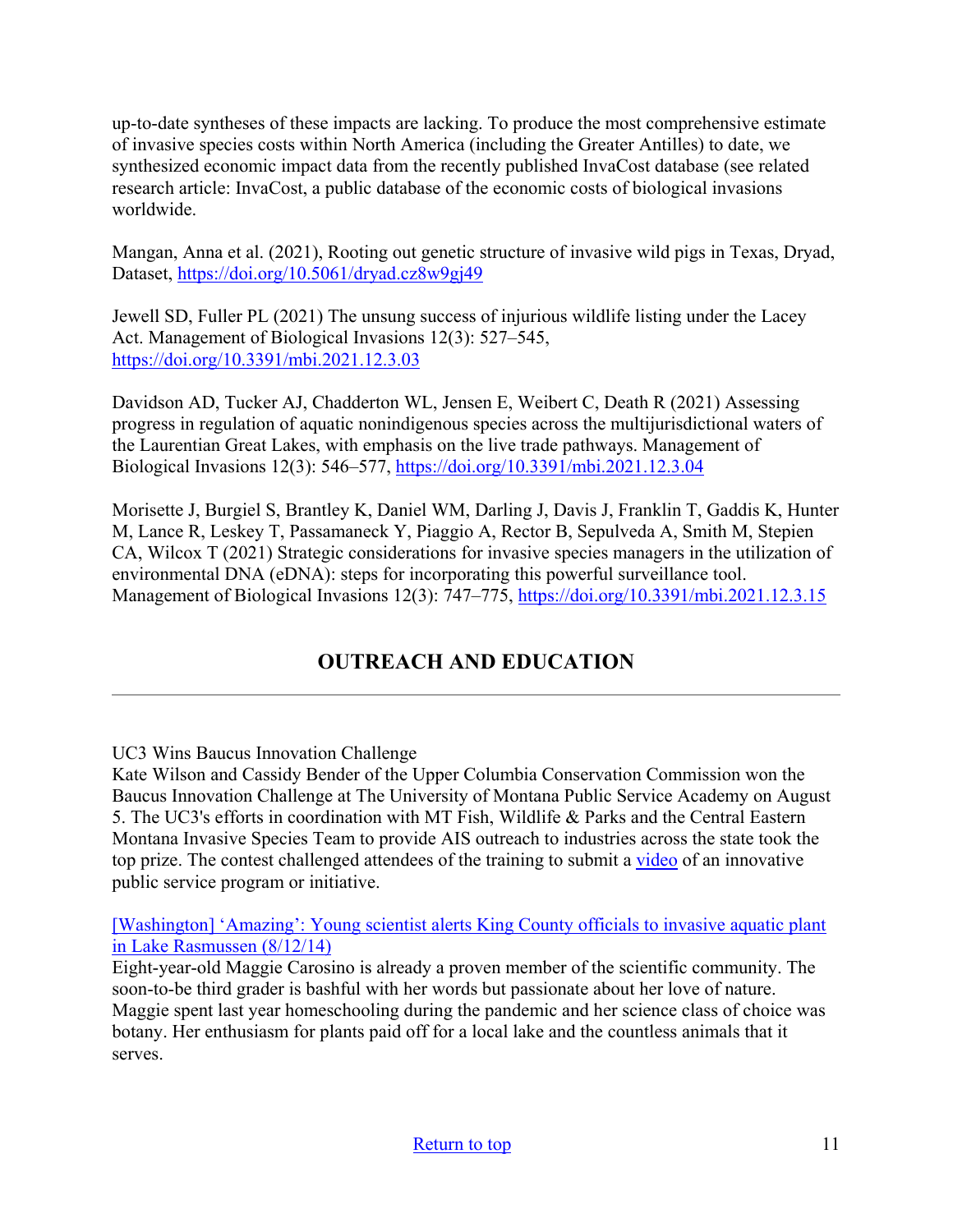[Major League Fishing And Wildlife Forever Sign MOU To Prevent Invasive Species \(8/11/21\)](https://www.wildlifeforever.org/2021/08/11/major-league-fishing-and-wildlife-forever-sign-mou-to-prevent-invasive-species/?utm_medium=email&utm_source=feedburnerNational+Invasive+Species+Information+Center+-+What%27s+New&utm_campaign=Feed%3A+nisic+%28National+Invasive+Species+Information+Center+-+What%27s+New%29) Wildlife Forever and Major League Fishing (MLF) announced today that the two organizations have signed an important Memorandum of Understanding (MOU) to combat the spread of invasive species. The new MOU will work to integrate Clean Drain Dry communications and marketing through tournament operations, angler education, and community outreach. Professional anglers are ambassadors for the fishing industry but also key conservationists in working to protect the sport.

Frey M, Reaser JK (2021) Invader Detectives: EDRR in Urban Landscapes. Management of Biological Invasions 12(3): 495–508, [https://www.reabic.net/journals/mbi/2021/3/MBI\\_2021\\_Frey\\_Reaser.pdf](https://www.reabic.net/journals/mbi/2021/3/MBI_2021_Frey_Reaser.pdf) 

# **JOBS/GRANTS**

<span id="page-11-0"></span>[Cowlitz Indian Tribe Restoration Ecologist/Habitat Restoration Project Manager](https://cowlitz.org/careers/jobs/1291-restoration-project-manager.html) POSITION DESCRIPTION Title: Restoration Ecologist/Habitat Restoration Project Manager Schedule: Monday - Friday Location: Vancouver, WA Classification: Exempt Opening Date: July 20, 2021 Salary Range: \$68,992 - \$89,695 Annually DOQ/DOE **Closing Date: August 27, 2021** 

Position Summary: The Restoration Ecologist/Habitat Restoration Project Manager position resides within the Habitat Restoration and Conservation Program in the Natural Resources Department. The Restoration Ecologist identifies potential habitat restoration project sites, pursues grant funding for project planning and implementation, secures permits and permissions, hires and manages design consultants, solicits bids and proposals, and selects construction contractors, supervises construction and ensures permit compliance, supervises interns and scientific technicians, manages grant deliverables, and develops interim and final reports. The Restoration Ecologist also provides technical and policy support to other members of the Natural Resources Department, and coordinates with federal, state, local, and private partners and stakeholders.

[The Lower Columbia Estuary Partnership is currently recruiting an Education and Community](https://www.estuarypartnership.org/education-community-programs-manager-application)  [Programs Manager.](https://www.estuarypartnership.org/education-community-programs-manager-application) The Manager will develop and oversee field and classroom-based environmental education, community paddle programs, and volunteer programs to help advance the Partnership's mission and goals. The Manager will lead a growing Community Programs Team on expanding the quality and reach of programs, fostering innovation, and forming and strengthening authentic partnerships with the communities we wish to serve. Information on the position and how to apply is here: [https://www.estuarypartnership.org/education-community](https://www.estuarypartnership.org/education-community-programs-manager-application)[programs-manager-application](https://www.estuarypartnership.org/education-community-programs-manager-application)

**Applications are due Tuesday, August 31st.**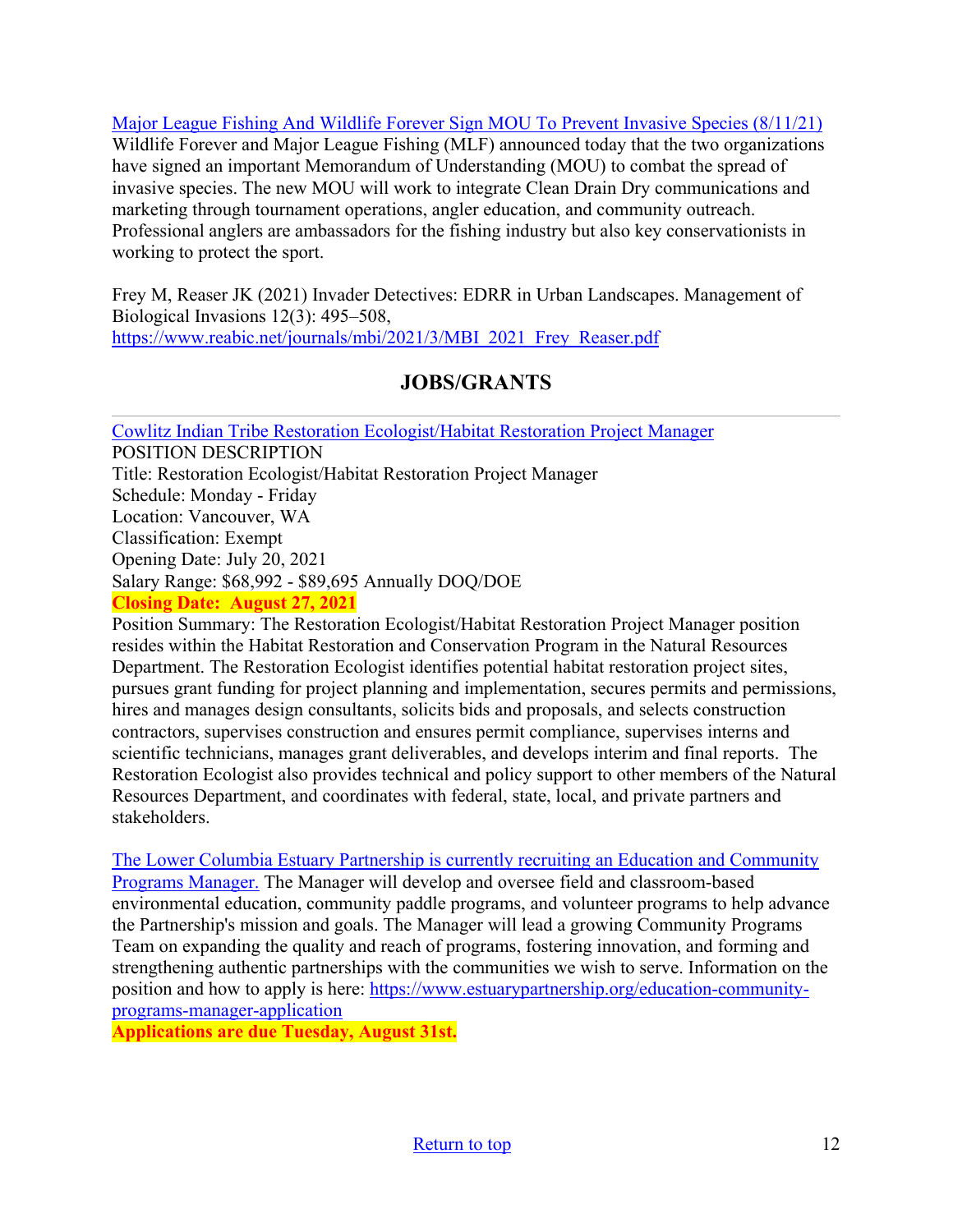## **GRANTS**

[Scientists in Parks Internship Program - Natural Resource Stewardship](https://www.grants.gov/web/grants/view-opportunity.html?oppId=334848)

Department of the Interior: National Park Service

The Scientists in Parks (SIP) Internship Program provides opportunities for college students, recent graduates, and early career professionals to complete paid internship projects designed to apply the best available science, resource management principles, and interpretation techniques to natural resource stewardship needs in national parks.

Posted Date: Jul 20, 2021

**Closing Date for Applications: Oct 01, 2021** 

[\[Montana\] AIS Grant Cycle Open: DNRC and MISC will be accepting grant applications](https://invasivespecies.mt.gov/montana-invasive-species/Aquatic-Invasive-Species-Grant-Program)  beginning August 1 to fund aquatic invasive species projects.

NEW this cycle:

DNRC is transitioning from WebGrants to Submittables and this change will make it easier to complete and manage your application online. Grantees will be able to complete reports, send notifications, and track and edit submissions. Click here to create an account and here to watch a video on how to get started with Submittables.

MISC has established permanent dates for the annual AIS grant cycle.

Application cycle opens: August 1

**Application cycle closes: 1st Wednesday in November by 5 p.m. (11/3/21)** 

AIS Grant Program Guidelines and application instructions can be found [here.](https://invasivespecies.mt.gov/montana-invasive-species/Aquatic-Invasive-Species-Grant-Program)

Please contact Stephanie Criswell ( $scriswell(\omega)$ mt.gov)

with any questions about the program, the grant and application, or for technical support.

[NOAA-NOS-NCCOS-2022-2006972](https://www.grants.gov/web/grants/view-opportunity.html?oppId=334906) 

[Understanding multi-stressor impacts on marine ecosystems under climate change](https://www.grants.gov/web/grants/view-opportunity.html?oppId=334906) Department of Commerce

**Closing Date for Applications: Jan 18, 2022** 

The purpose of this document is to advise the public that NOAA/NOS/National Centers for Coastal Ocean Science (NCCOS)/Competitive Research Program (CRP) [formerly Center for Sponsored Coastal Ocean Research (CSCOR)/Coastal Ocean Program (COP)], the NOAA Climate Program Office (CPO), and the NOAA Ocean Acidification Program (OAP), in partnership with the NOAA Office of National Marine Sanctuaries (ONMS) and the NOAA Integrated Ocean Observing System (IOOS), are soliciting proposals to understand the combined impacts of multiple stressors on the function and health of marine ecosystems within the context of climate change. This information will be used to improve place-based management of marine protected areas and enable the proactive protection of these critical ecosystems under future climate scenarios. Climate change is exacerbating existing environmental stressors (e.g., hypoxia, harmful algal blooms, and ocean acidification) through changes to the fundamental drivers of ecosystems (e.g., temperature, precipitation, seasonal cycles, and biogeochemistry).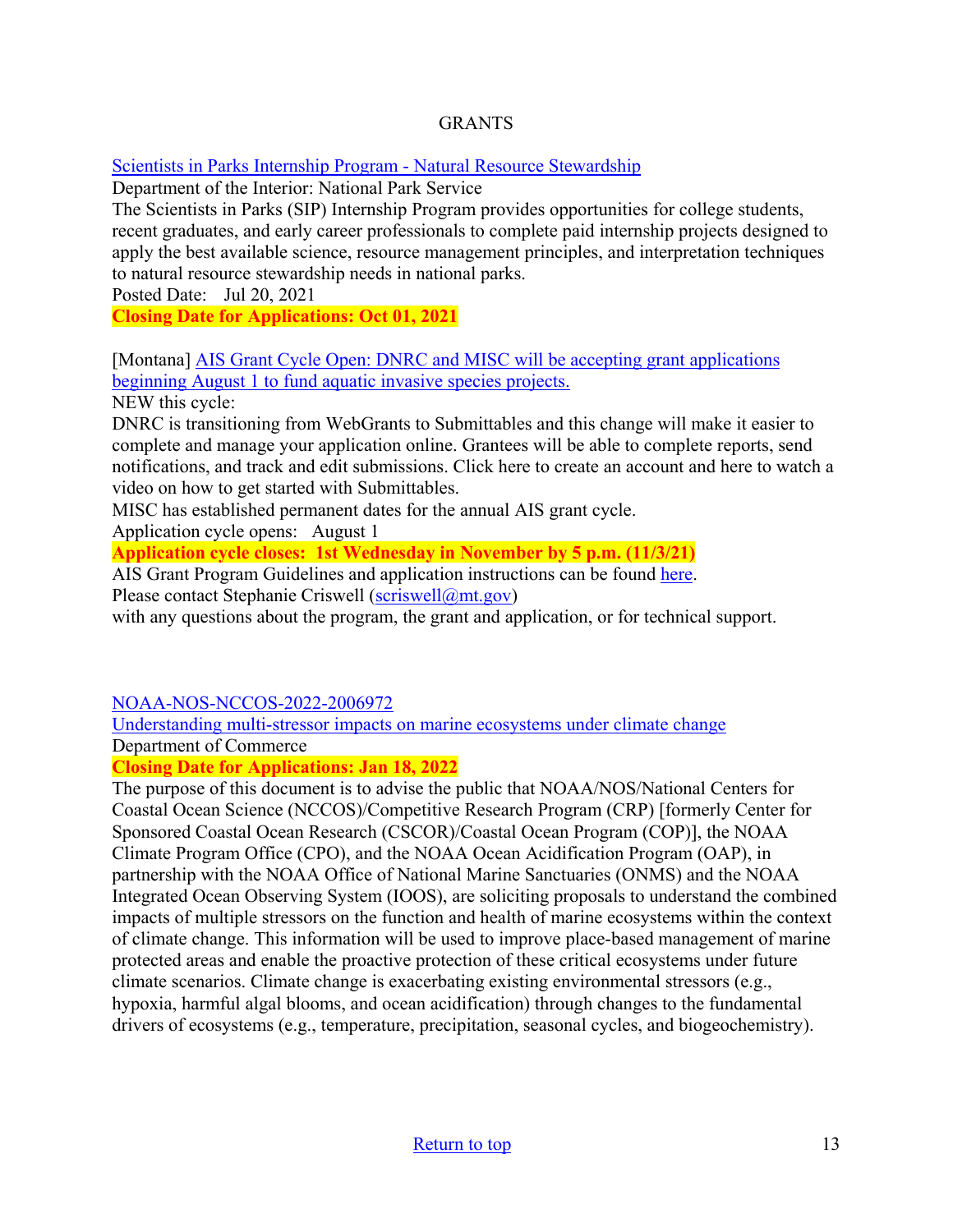## **FEDERAL/STATE/PROVINCIAL LEGISLATION, RULES, ACTIONS**

#### **Advocacy**

#### <span id="page-13-0"></span>[NAISMA Responses to U.S. Invasive Species Policy Issues, 117th Congress \(8/6/21\)](https://naisma.org/2021/08/06/naisma-us-invasive-species-policy-issues-117th-congress-2021/?mc_cid=ca593a93b4&mc_eid=8261955190)

NAISMA has joined and is now a member of the National Environmental Coalition on Invasive Species (NECIS). Founded in 2003, NECIS is a coalition of environmental organizations and professional societies focused on promoting scientifically sound policies that prevent the introduction and spread of invasive species in the United States. NAISMA is continuing to coordinate with the Co-Chairs of the Congressional Invasive Species Caucus. Congressional members founded the caucus in 2013 to raise awareness about invasive species issues, support local communities who are bearing the brunt of this problem, and promote efforts to prevent and control the spread of invasive species. The Caucus provides opportunities for Members of Congress to meet with other policy makers, organizations and industry leaders who work to prevent the spread of invasive species.

## **State/Province**

#### [\[Wyoming\] Lawmaker looks to layer on AIS penalties \(8/14/21\)](https://www.jhnewsandguide.com/news/environmental/local/lawmaker-looks-to-layer-on-ais-penalties/article_bb5dda52-f6e0-54f8-a811-177eb9895aeb.html)

A Cheyenne lawmaker is drawing up new penalties to safeguard in-state waters from recordbreaking numbers of watercraft easing down Wyoming boat ramps… "The intent of this bill is to create an enhanced deterrent for individuals who put their watercraft in without an inspection." The fine for an illegal launch and subsequent AIS discovery would be up to \$25,000 under the draft bill. That penalty would come into play only when a Wyoming water source gets contaminated.

## **Judicial**

## **Executive**

## **Congressional**

[Recovering America's Wildlife Act primed for another push \(8/7/21\)](https://www.jsonline.com/story/sports/outdoors/2021/08/07/legislation-would-provide-1-4-billion-non-game-wildlife/5511115001/)

Encouraged by the recent introduction of a Senate bill [\[S.2372\]](https://www.congress.gov/bill/117th-congress/senate-bill/2372), supporters of a plan to transform funding for non-game wildlife across the U.S. are poised to push for passage of the legislation this year.

## **APPROPRIATIONS**

#### [Democrat spending proposal would raise conservation cash through fossil fees \(8/26/21\)](https://thehill.com/policy/energy-environment/overnights/569634-overnight-energy-democrat-spending-proposal-would-raise)

Fossil fuel and mining companies would contribute billions toward conservation programs under a new proposal from Democrats on a key House committee.

#### [Return to top](#page-0-0) 14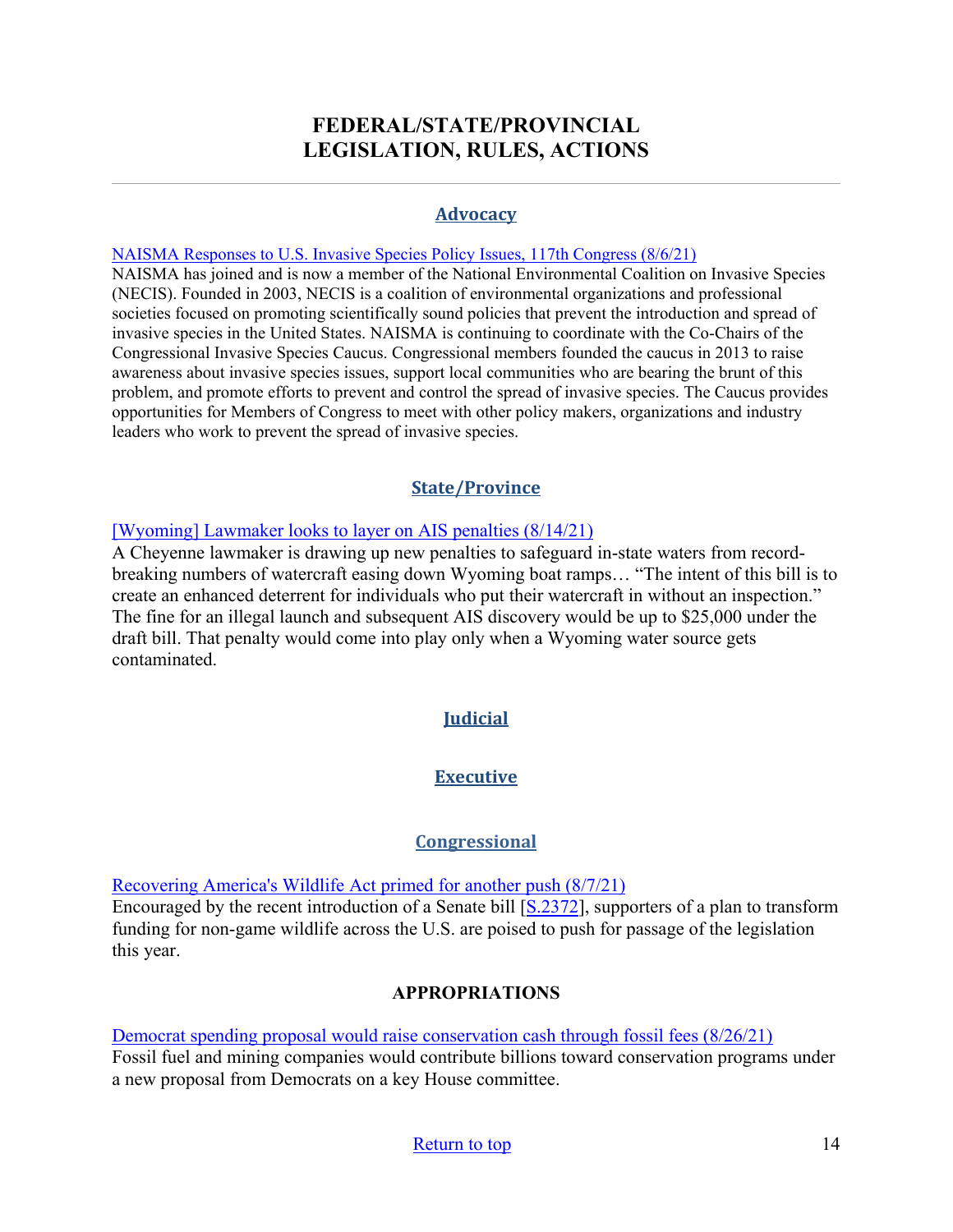## [House Adopts \\$3.5 Trillion Budget Blueprint Backed by Biden \(8/24/21\)](https://www.bloomberg.com/news/articles/2021-08-24/house-adopts-3-5-trillion-budget-blueprint-backed-by-biden)

The U.S. House adopted a \$3.5 trillion budget resolution Tuesday after a White House pressure campaign and assurances from Speaker Nancy Pelosi helped unite fractious Democrats to move ahead on the core of President Joe Biden's economic agenda. The 220-212 vote puts to rest, for now, an intra-party rift between progressives and moderates that threatened to derail Pelosi's strategy for shepherding through the budget framework and the separate \$550 billion bipartisan infrastructure bill the House plans to pass by the end of next month.

### **Now What:** According to *E&E Daily* (8/23/21):

With the new fiscal year less than two months away, Congress has yet to finalize any fiscal 2022 spending bills and will soon need to turn to a stopgap funding legislation to keep agencies running. House lawmakers returning this week are focusing on the \$3.5 trillion budget reconciliation plan and have no action planned on appropriations legislation. The Senate isn't due back from summer recess until Sept. 13 and will be squarely focused on drawing up budget reconciliation legislation. The inevitable outcome is that **Congress will need to move a continuing resolution to fund the government at current levels to avert a shutdown when the new fiscal year begins Oct. 1.** It's expected to run until December, likely setting the stage for a late-year omnibus spending legislation. House Democrats did make some headway this summer, passing nine of their 12 spending bills, including the Energy-Water and Interior-EPA measures. They, however, did not move the Defense or Homeland Security bills, nor the Commerce-Justice-Science measure, which funds NOAA, NASA and other federal science agencies.

**An AIS federal legislative table is posted on the web on the [www.westernais.org](http://www.westernais.org/) website. Go to<https://www.westernais.org/regulations> and scroll all the way to the bottom**

## <span id="page-14-0"></span>**TRAININGS, WEBINARS, CONFERENCES AND MEETINGS**

## **Archived Materials**

The proceedings from the 2021 UERC symposium are now freely available to all via their website<https://www.uercportland.org/symposia>

**Events: Webinars, Trainings, Conferences and Meetings**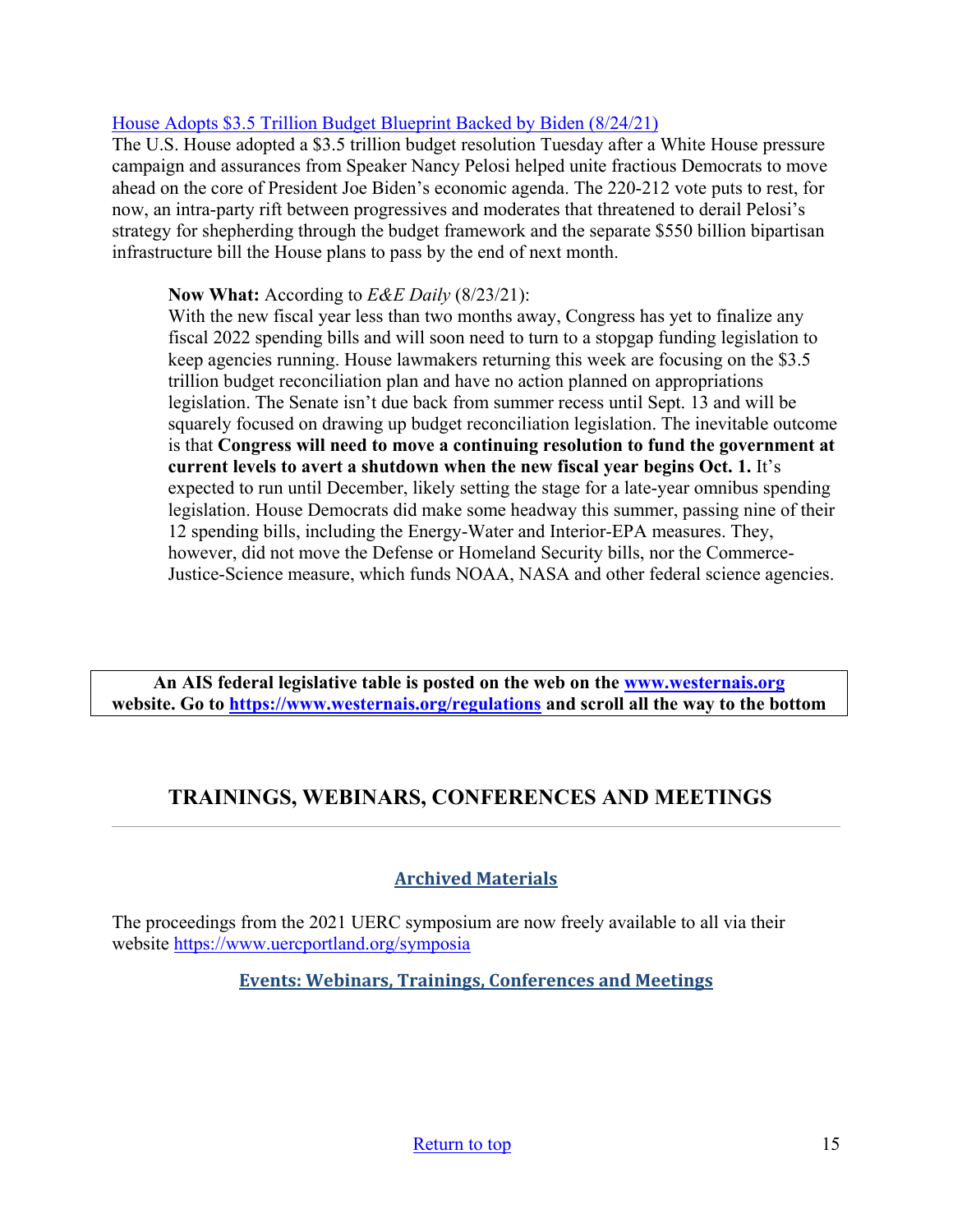## **Watercraft Inspection Training**

Level 1 Virtual Training - October 19-20, 2021 (2 days) 8am-noon PST; [\[Register Here\]](https://us02web.zoom.us/meeting/register/tZIlf-iqqjkjHdQqXQSH1PPVOm3z-kVYPF5C) Level 1 Virtual Training - November 2-3, 2021 (2 days) 8am-noon PST; [\[Register Here\]](https://us02web.zoom.us/meeting/register/tZAlcOuoqTkrG9xGOjP0h3ywaBfCJUv_dXh1) -

Level 2 Virtual Training - October 19-21, 2021 (3 days) 8am-noon PST; [\[Register](https://us02web.zoom.us/meeting/register/tZIlf-iqqjkjHdQqXQSH1PPVOm3z-kVYPF5C) Here] Level 2 Virtual Training - November 2-4, 2021 (3 days) 8am-noon PST; [\[Register](https://us02web.zoom.us/meeting/register/tZAlcOuoqTkrG9xGOjP0h3ywaBfCJUv_dXh1) Here]

- Virtual Training - January 11-13, 2022 (3 days) 9am - 5pm PST; [\[Register Here\]](https://us02web.zoom.us/meeting/register/tZUlceusrz8tEtxpkyyr9PfPy9piCHkIki8K)

For more information go to<https://www.westernais.org/> (under the "Training" tab) or contact Quagga D  $\omega$  (702)236-3814 or quaggadee $\omega$ cox.net

*Because of continued concerns due to COVID-19 upcoming meetings and events listed below may be postponed, cancelled or converted to teleconferencing events. Please check directly with the organizers of these events for the most up-to-date information.* 

## **2021**

#### September

#### [Western Regional Panel on ANS](https://westernregionalpanel.org/)

Update: Following the results of the attendance survey, the Executive Committee of the Western Regional Panel on ANS has voted to call off the in-person Salt Lake City WRP Annual Meeting and transition to an all-virtual annual meeting this fall. The WRP will continue to provide topnotch virtual presentations that bring the latest in AIS information and research across the West. On top of this, there will be supplementary virtual social spaces to ensure that we are still making those important connections and fortifying a network of AIS professionals! September 14-18

NAISMA Monthly Webinars: September 15, 1 p.m. CT - [Flowering Rush Biology,](https://us02web.zoom.us/webinar/register/WN_fc8nKODtT7mKDY0ub_28Xg?utm_medium=email&utm_source=govdelivery)  [Management, and Control](https://us02web.zoom.us/webinar/register/WN_fc8nKODtT7mKDY0ub_28Xg?utm_medium=email&utm_source=govdelivery)

[Northwest Regional Invasive Species and Climate Change \(NW RISCC\) Network Virtual](https://sites.google.com/view/nwriscc/symposium)  [Symposium Registration](https://sites.google.com/view/nwriscc/symposium)

Join us for a convening of managers, scientists, and other practitioners to discuss the nexus of climate change, extreme events, and invasive species management in the Northwest region (e.g., Washington, Oregon, Idaho, British Columbia, and neighboring states and provinces). The objectives of the symposium are to:

(1) Build regional awareness of the Northwest Regional Invasive Species and Climate Change (NW RISCC) Network and its relationship and role to other invasive- and climate-related regional initiatives;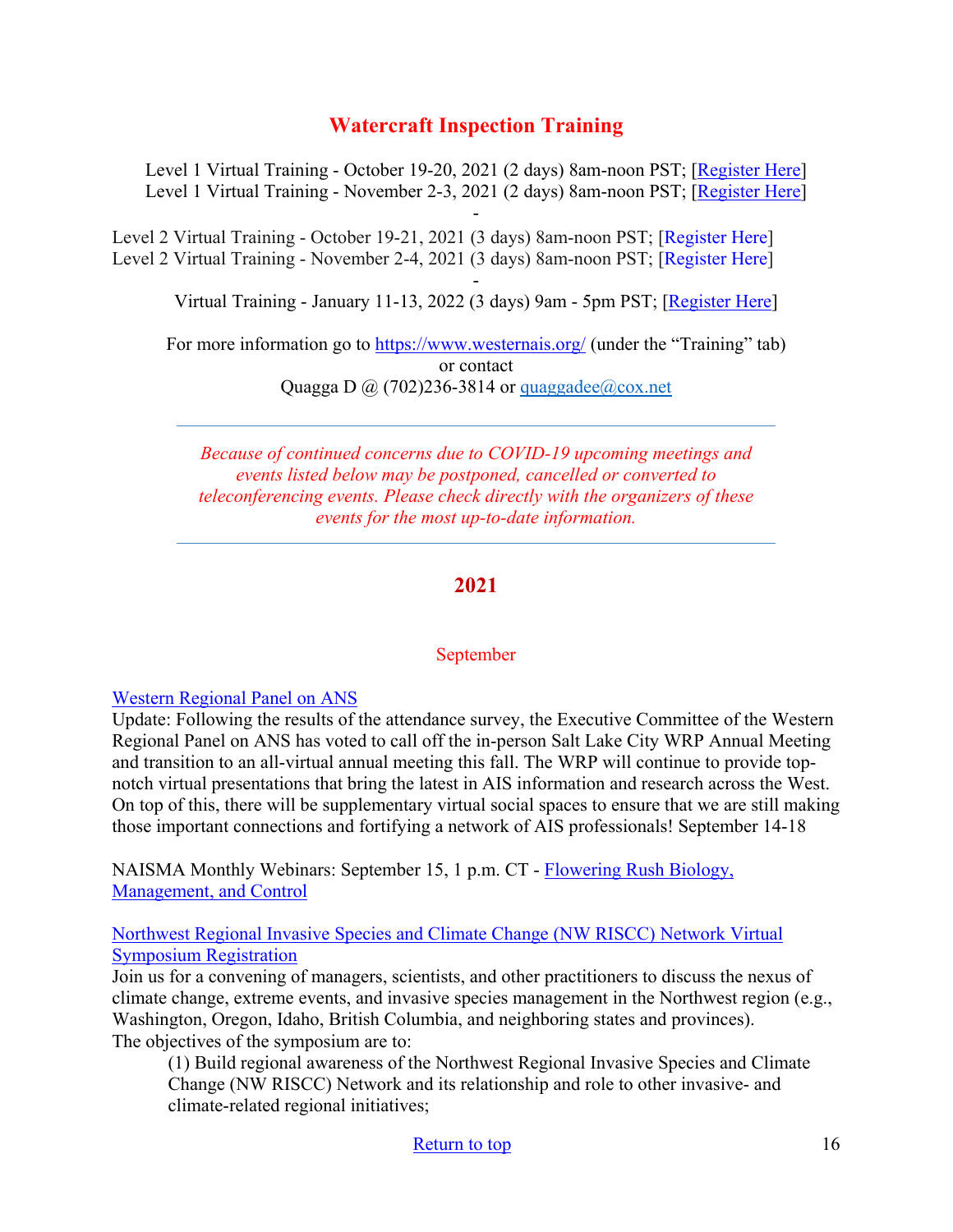(2) Facilitate dialogue between those working at the nexus of climate change, extreme events, and invasive species; and

(3) Identify knowledge gaps and develop priorities for funding on-the-ground projects. The symposium will take place from 9:00am-12:00pm PT on both September 15th & 16th.

[Minnesota Aquatic Invasive Species Research Center Showcase](https://www.maisrc.umn.edu/?utm_medium=email&utm_source=govdelivery) September 22, 2021; St. Paul, Minnesota

[North American Invasive Species Management Association Annual Conference](https://naisma.org/conferences/?utm_medium=email&utm_source=govdelivery) September 27- 30, 2021; Missoula, Montana (with online options) The only invasive species management conference to… Bridge geographic divides between West and East, North and South, land and water, Connect science to action through research, policy, and outreach initiatives and opportunities across North America. cohosted by Montana Invasive Species Council. \*\*\*\*NOW VIRTUAL\*\*\*\*\* If you have already registered to attend in-person, [please use this online form](https://naisma.us14.list-manage.com/track/click?u=99053308a3fd42d76d6c494da&id=9715a96a5d&e=8261955190) for changes to your registration.

#### **October**

[Mississippi River Basin Panel Meeting](http://mrbp.org/meetings?utm_medium=email&utm_source=govdelivery) October 5-7, 2021; This year's coordination meeting will be held at Reelfoot Lake State Park near Tiptonville in northwest Tennessee. Location: Ellington Hall Auditorium, Reelfoot Lake State Park, 2595 Hwy 21 E Tiptonville, TN 38079

The Invasive Species Council of BC is pleased to host the 2021 Invasive Species Research [Conference: Turning Science into Action](https://bcinvasives.ca/resources/professional-events/2021-invasive-species-research-conference-turning-science-into-action/) October 6-7, 2021

[World Fisheries Congress](https://wfc2020.com.au/) 11-15 October, 2021 Adelaide, Australia

[Save the date: WALPA is heading to the Tri-Cities this fall!](https://www.walpa.org/waterline/march-2021/save-the-date-walpa-is-heading-to-the-tri-cities-this-fall/) WALPA is returning to the east side in 2021 to host its 34th annual conference in Richland from October 20-22. Please join us at the newly remodeled Holiday Inn Richland on the Columbia River. This year's theme, "It Takes a Village," was chosen to highlight collaborative efforts to understand, protect, and restore our lakes. Stay tuned for the call for abstracts, registration, and hotel reservation information. We are looking forward to seeing you in Richland!

## [Pacific Northwest Citizen Science Summit:](https://pnwcitsci.org/)

The Washington State University Forest Health Watch Program, Western Invasives Network, The River Mile Network and Washington Invasive Species Council have partnered to convene the first-ever Pacific Northwest Citizen Science Summit. The overall objective of the summit is to connect citizen science practitioners and managers for the purpose of creating partnerships and synergies between projects. By working together, we will be more effective than working alone. The event will be held between 9:00 a.m. and 12:00 p.m. Pacific Standard Time on October 26th and October 27th, 2021 via Zoom webinar.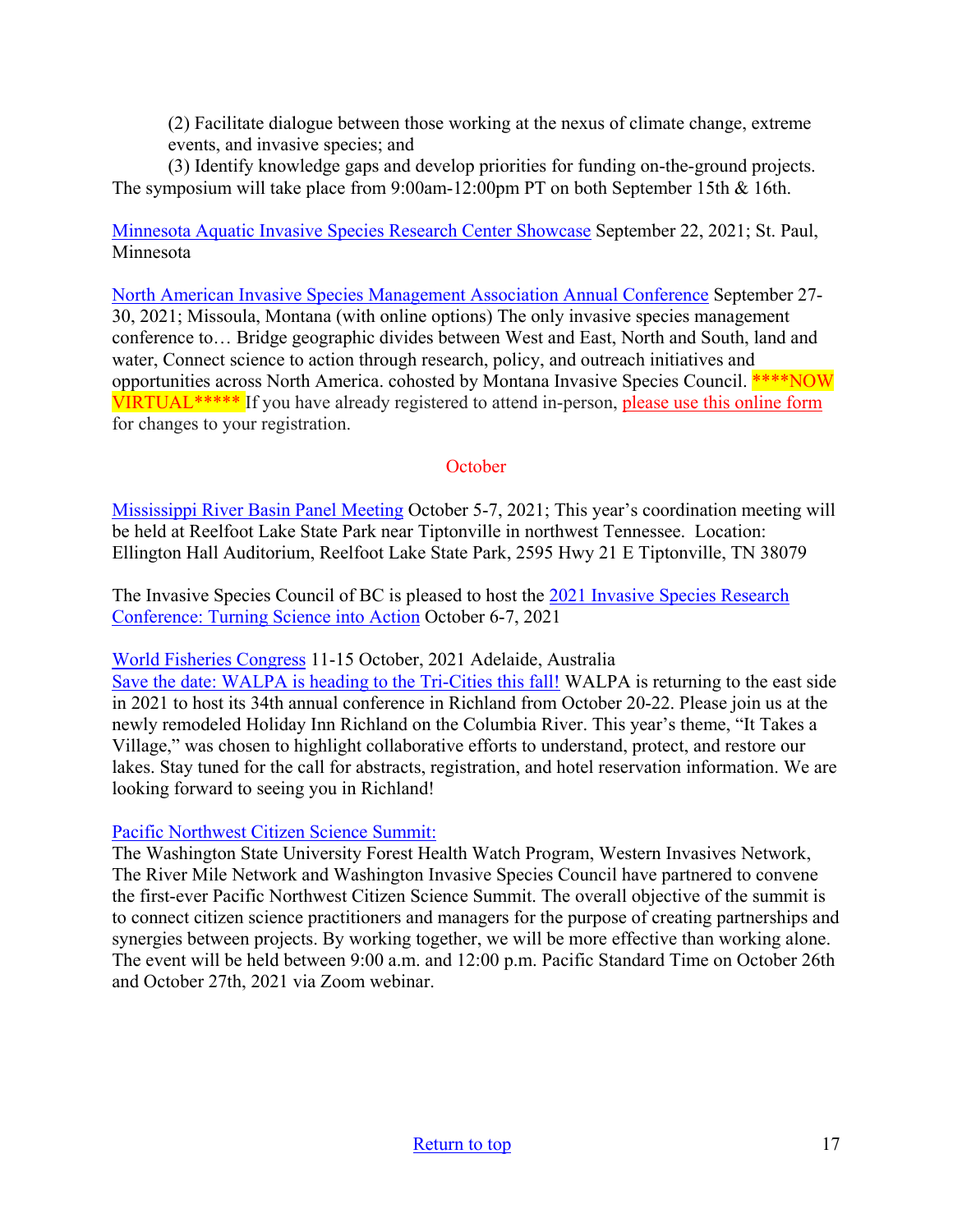### November

[Alaska Invasive Species Workshop](https://uaf.edu/ces/invasives/conference/?utm_medium=email&utm_source=govdelivery) November 3-4, 2021; Anchorage, Alaska and virtual

AFS has changed the dates for the 151st [AFS Annual Meeting](https://fisheries.org/) in Baltimore to November 6-10, 2021, from the original date of August 8-12. Please note that this is a Saturday to Wednesday meeting schedule rather than the traditional Sunday to Thursday. This change is being made with the desire to safely host an in-person meeting and to celebrate our 150th anniversary, albeit one year late. The meeting will also include remote participation options and AFS will transition to a full virtual option should the COVID-19 situation make that the appropriate and safe choice. New deadlines will be provided soon for symposium and abstract submissions. Please check the meeting website for updates.

Valuing Water: Economics, Ecology, & Culture 41st International Symposium of the [North American Lake Management Society](https://www.nalms.org/) November 15–18, 2021 • Oklahoma City, Oklahoma

[Innovations in Invasive Species Management Conference and Training](https://www.invasiveplantcontrol.com/conference21/) We welcome everyone back to the Gaylord Opryland Resort and Convention Center in Nashville, TN for the 4th annual 2021 Innovations in Invasive Species Conference. When: November 29th through December 2nd, 2021

### **December**

[Northeast ANS Regional Panel Fall Meeting](https://www.northeastans.org/index.php/home/meetings-and-panel-information/?utm_medium=email&utm_source=govdelivery) December 3, 2021 and December 8, 2021; Virtual Meeting

2022

## February

[2022 Midwest Fish and Wildlife Conference,](http://www.midwestfw.org/html/call-for-symposia.shtml) February 13-16, Des Moines IA

[National Invasive Species Awareness Week](https://www.nisaw.org/?utm_medium=email&utm_source=govdelivery) February 28, 2022 – March 4, 2022

#### April

April 18-22 ICAIS Oostende Belgium: The [International Conference on Aquatic Invasive](http://www.icais.org/)  [Species \(ICAIS\)](http://www.icais.org/) is the most comprehensive international forum to address new and emerging issues related to aquatic invasive species in freshwater, marine and estuarine environments. ICAIS provides an international platform for the presentation of aquatic invasive species research that pertains to species biology, risk assessment, prevention, management and control methods, ecological and ecosystem impacts and restoration, outreach and policy. May

Mark your calendars for the [Joint Aquatic Sciences Meeting](https://jasm2022.aquaticsocieties.org/) in Grand Rapids, Michigan, May 14-20, 2022. The meeting will be held at the DeVos Place convention center and it is organized by the Consortium of Aquatic Science Societies (CASS).